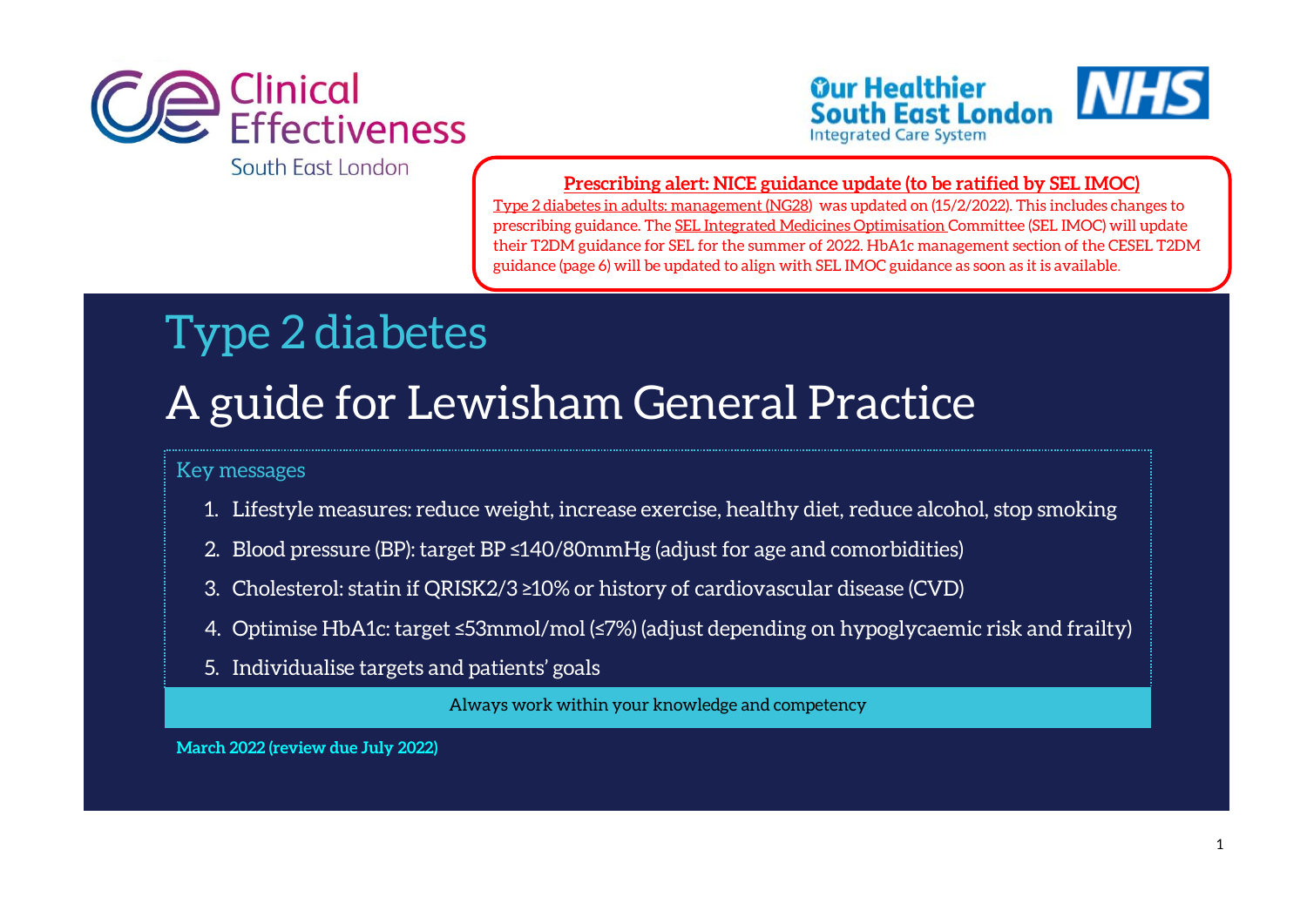



| Contents. |  |
|-----------|--|
|           |  |
|           |  |
|           |  |
|           |  |
|           |  |
|           |  |
|           |  |
|           |  |
|           |  |
|           |  |
|           |  |
|           |  |
|           |  |
|           |  |
|           |  |
|           |  |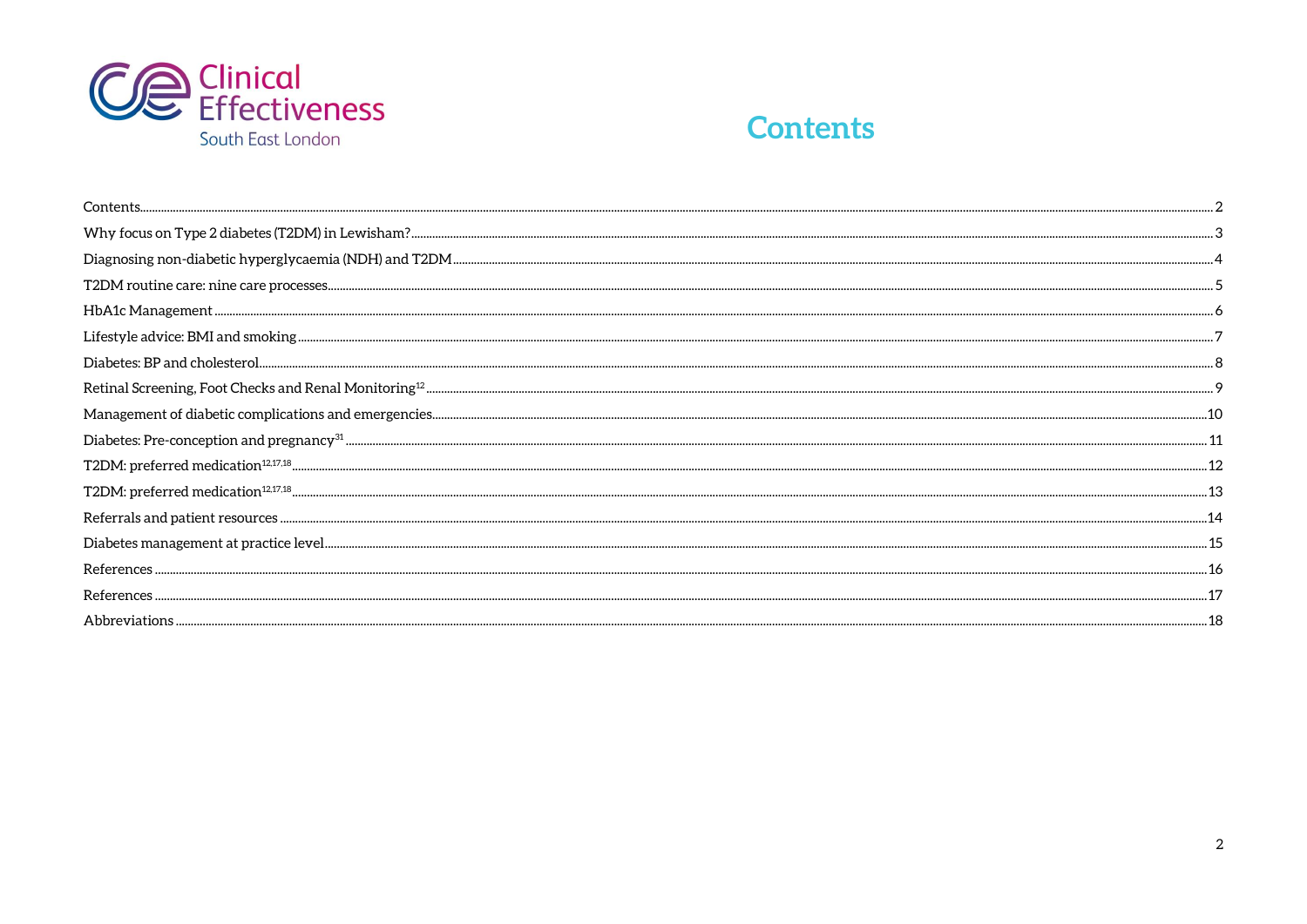

### **Why focus on Type 2 diabetes (T2DM) in Lewisham?**

#### **T2DM is common and underdiagnosed**

Of the 300,000 Lewisham residents, 15,000 are known to have diabetes. However, there are still approximately 8,000 people in Lewisham who don't know they have type 2 diabetes. 3

#### **T2DM is preventable and treatable**

58% of patients in Lewisham are obese or overweight. Obese adults are **7** times more likely to develop T2DM4,6. Weight management may normalise blood sugar levels without the use of drugs. 5

Tight blood pressure control substantially reduces diabetes complications and improves survival. 7

Cholesterol lowering drugs reduce the risk of major vascular events<sup>8</sup> Even modest improvements in glucose control reduce incidence of complications including foot ulcers, amputations and neuropathy. $^{\circ}$ 

Supporting patients to stop smoking reduces their risk of premature death, heart disease and other complications. 10

#### **There is scope to enhance diabetes care in Lewisham**

The 2019/2020 National Diabetes Audit data shows that for T2DM management in Lewisham:

- 37.7% patients had all the 3 Treatment Targets (3TTs)
- 58.6% patients received all the 8 care processes

Within the 8 care processes, in Lewisham in 2020/2021 our best performing 8 care processes were:

- Checking smoking status (90.8%)
- HbA1c check (83.1%)

The processes that require the most improvement are:

- Urine albumin measurement (54.1%)
- Foot checks (64.2%)
- BMI checks (71.3%)

#### **Every 7 days across the UK, diabetes contributes to**<sup>3</sup> **:**

#### **680** strokes

**530** heart attacks

**2,000** cases of heart failure

NICE recommends that all adults with diabetes should have annual reviews **addressing 9 care processes**12. The National Diabetes Audit reports on 8 of these processes (excludes eye screening).

NICE guidelines also advise care to be standardised to focus on 3 treatment targets (3TTs).

#### **What are the 3TTs?**

- 1. HbA1c ≤58mmol/mol
- 2. Blood pressure ≤140/80
- 3. Statin use for people who require primary/secondary prevention of cardiovascular disease (CVD)

#### **What are the 8 / 9 care processes?**

- 1. Cholesterol management
- 2. Serum creatinine measurement
- 3. Smoking status
- 4. BMI measurement
- 5. Foot examination
- 6. Blood pressure measurement
- 7. HbA1c measurement
- 8. Urine albumin measurement
- 9. Eye screening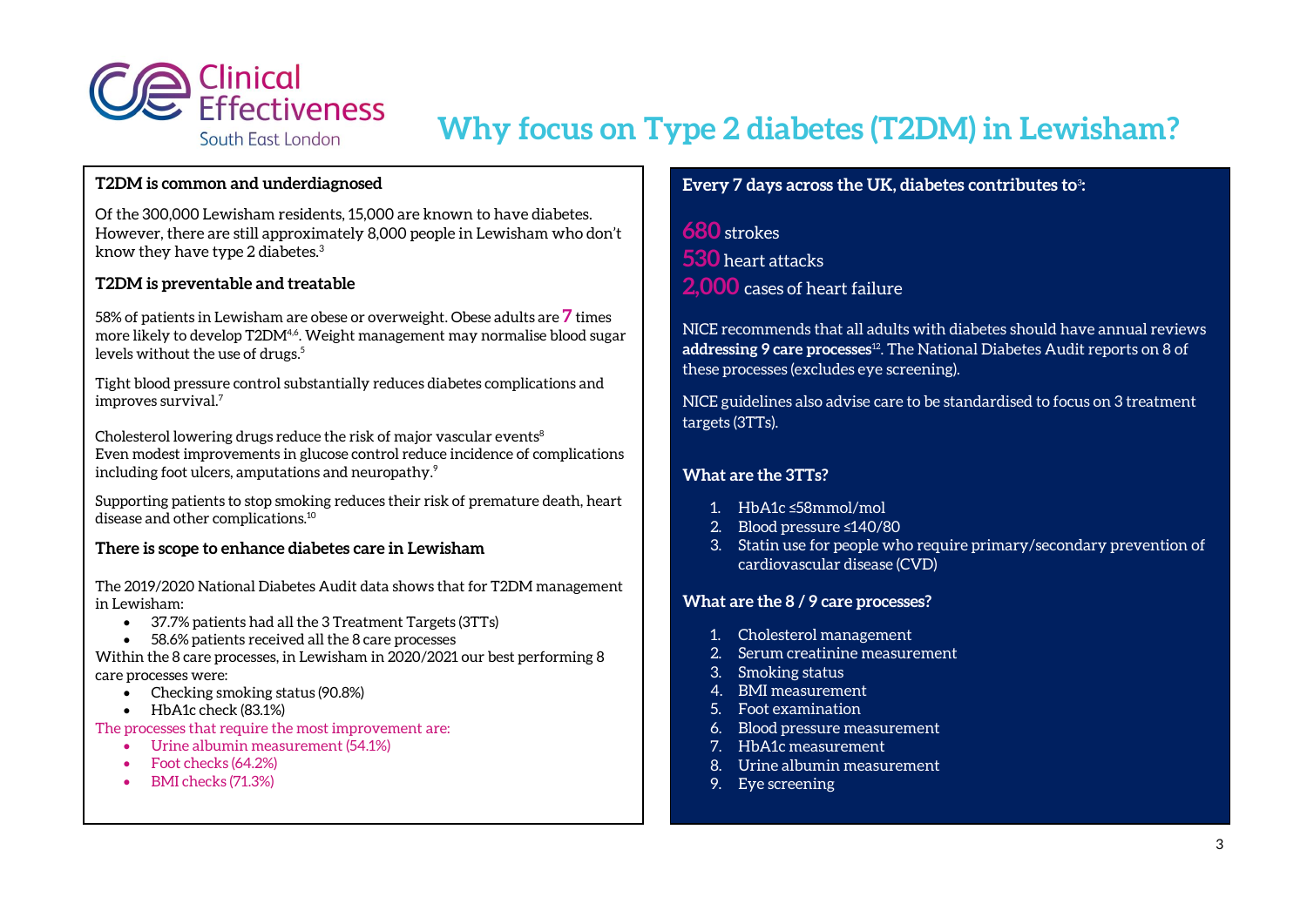

### **Diagnosing non-diabetic hyperglycaemia (NDH) and T2DM**

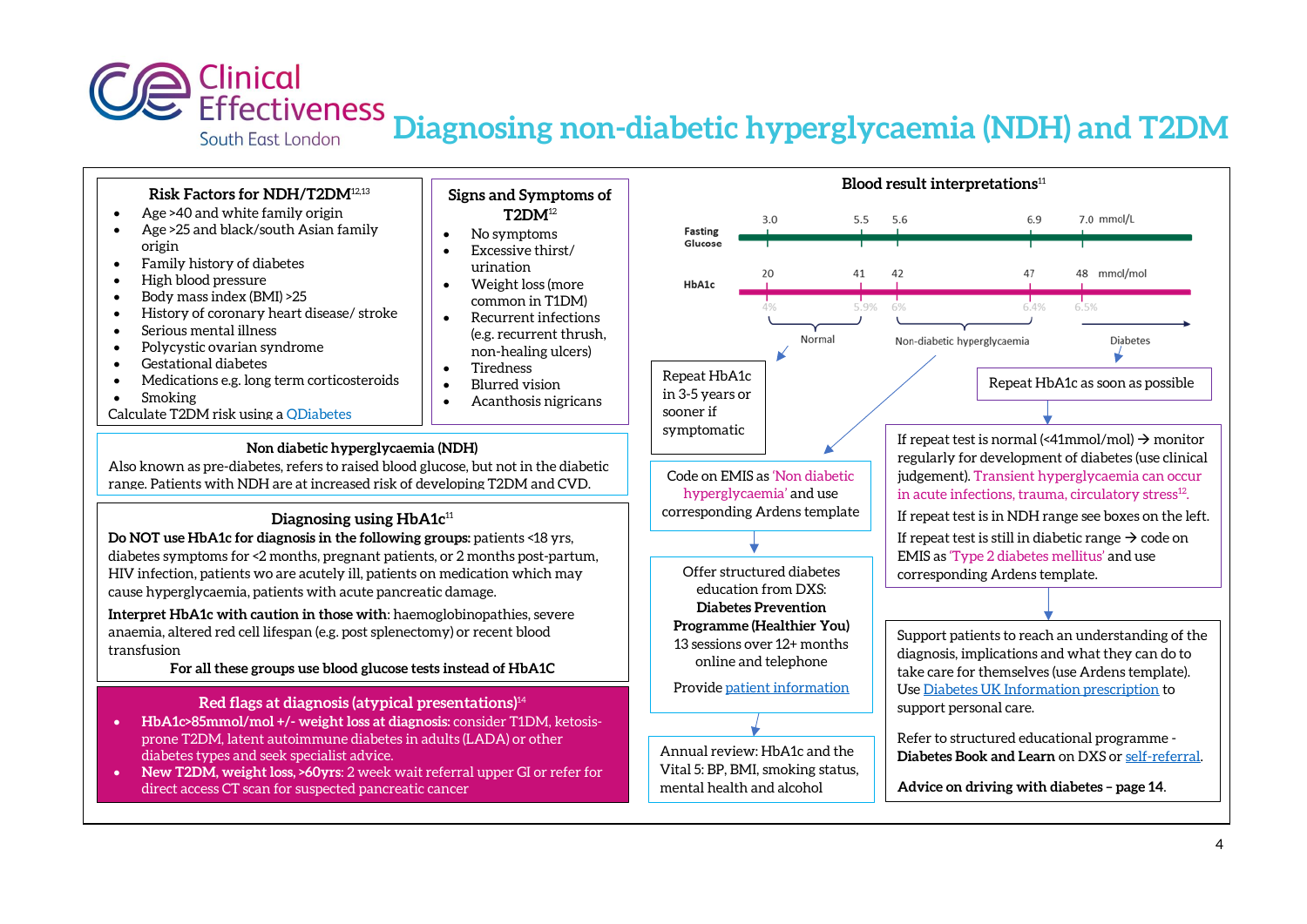

### **T2DM routine care: nine care processes**

|                                                                               | Individualise targets and goals<br>Identify and address all modifiable risk factors                                                                                                                                                                                                                                                                                                     | Check understanding of condition and adherence<br>to treatment; set a review date                                                                                                                                                                                                                                                                                                                                                                                                                                                                              |
|-------------------------------------------------------------------------------|-----------------------------------------------------------------------------------------------------------------------------------------------------------------------------------------------------------------------------------------------------------------------------------------------------------------------------------------------------------------------------------------|----------------------------------------------------------------------------------------------------------------------------------------------------------------------------------------------------------------------------------------------------------------------------------------------------------------------------------------------------------------------------------------------------------------------------------------------------------------------------------------------------------------------------------------------------------------|
|                                                                               | 1. HbA1c: Check 3 monthly until stable, then 6 monthly                                                                                                                                                                                                                                                                                                                                  | 6. Foot Check                                                                                                                                                                                                                                                                                                                                                                                                                                                                                                                                                  |
| It takes 3<br>months from<br>medication dose<br>change to see<br>HbA1c change | HbA1c Targets <sup>12,15</sup><br>≤48mmol/mol (6.5%) unless taking a drug that could cause<br>adverse low sugars/hypoglycaemia e.g. gliclazide, insulin<br>$\leq$ 53mmol/mol (7%) if on a single drug that could cause<br>hypoglycaemia<br>QOF target ≤75mmol/mol (9%) in patients with<br>moderate/severe frailty:                                                                     | How to do a foot check:: Annual foot review pathway. Diabetes UK <sup>19</sup><br><b>Medium risk</b> - neuropathy or absent pulse $\rightarrow$ Refer foot protection team<br>High risk - neuropathy or absent pulse + deformity/skin<br>changes/previous ulcer $\rightarrow$ Urgent referral to foot protection team<br>Active ulcer/infection/ischaemia $\rightarrow$ Same day referral to foot protection<br>team or A&E if suspected sepsis<br>Referral details page 14<br>NICE guidance: Diabetic foot infection: antimicrobial prescribing <sup>20</sup> |
| 2. Blood Pressure                                                             |                                                                                                                                                                                                                                                                                                                                                                                         | 7. Smoking                                                                                                                                                                                                                                                                                                                                                                                                                                                                                                                                                     |
| $\bullet$<br>$\bullet$                                                        | $QOF16 \le 140/80$ mmHg (excludes those with moderate or severe frailty)<br>NICE <sup>17</sup> : $\leq$ 140/90mmHg under 80years; $\leq$ 150/90mmHg over 80 years<br>NICE Chronic Kidney disease (CKD) <sup>17</sup> : ≤130/80mmHg if CKD                                                                                                                                               | Deliver 'Very Brief Advice: ASK ADVISE ACT' (training module) <sup>21</sup><br>$\bullet$<br>If patient is ready to quit $\rightarrow$ advise self-referral to Stop Smoking London:<br>helpline (0300 123 1044) or Smokefree Lewisham                                                                                                                                                                                                                                                                                                                           |
| 3. Cholesterol                                                                |                                                                                                                                                                                                                                                                                                                                                                                         | $8.$ BMI $^{12}$                                                                                                                                                                                                                                                                                                                                                                                                                                                                                                                                               |
| 80mg OD<br>$\bullet$<br>conceive                                              | Primary prevention: Atorvastatin 20mg OD if QRISK2/3 ≥10% after<br>addressing modifiable risk factors (QOF target excludes those with<br>moderate or severe frailty)<br>Secondary prevention (e.g. prior CVD/Stroke/TIA): Atorvastatin 40-<br>Women of childbearing age need contraception during statin treatment.<br>Statins should be discontinued for 3 months before attempting to | Measure weight and height to calculate BMI<br>Overweight: BMI ≥25 (BAME patients may be at risk with BMI ≥23)<br>Obese: BMI ≥30<br>$\bullet$<br>Agree an initial weight loss target of 5-10% of body weight, maximum<br>1kg/week<br>Referral to weight management (DXS) or diabetes book and learn<br>Physical activity reduces the risk of T2DM by 40% <sup>22</sup>                                                                                                                                                                                          |
| $\bullet$                                                                     | More information on page 8 or SEL ICS lipid management guidance <sup>18</sup><br>4. Renal function and 5. Albumin creatinine ratio (ACR)                                                                                                                                                                                                                                                | 9. Retinal Screening <sup>12</sup>                                                                                                                                                                                                                                                                                                                                                                                                                                                                                                                             |
| $\bullet$<br>$\bullet$<br>$\bullet$                                           | Measure serum eGFR and urine albumin: creatinine ratio (urine ACR)<br>Consider chronic kidney disease (CKD) if eGFR <60 ml/min and/or urine<br>ACR $\geq$ 3 for more than 3 months<br>Confirm any raised random urine ACR with early morning sample (due<br>to risk of false positive with random ACR).                                                                                 | Retinal screening within 3 months of diagnosis and at least annually<br>Patients are called automatically once coded for T2DM, check this is<br>happening at annual review.<br>SEL retinal screening contact details<br>$\bullet$<br><b>Additional Care</b>                                                                                                                                                                                                                                                                                                    |
| $\bullet$<br>normotensive<br>$\bullet$<br>progression                         | If urine ACR ≥3, exclude UTI and start an ACEI/ARB even if<br>If eGFR<45ml/min use the One London Diabetic Kidney Disease<br>pathway <sup>1</sup> to identify those at high risk of diabetic kidney disease                                                                                                                                                                             | Check mental health and alcohol intake (unit calculator)<br>Immunisations/Vaccines <sup>23:</sup> Annual flu, pneumococcal (once) and COVID-<br>19 (as per national/local guidance)                                                                                                                                                                                                                                                                                                                                                                            |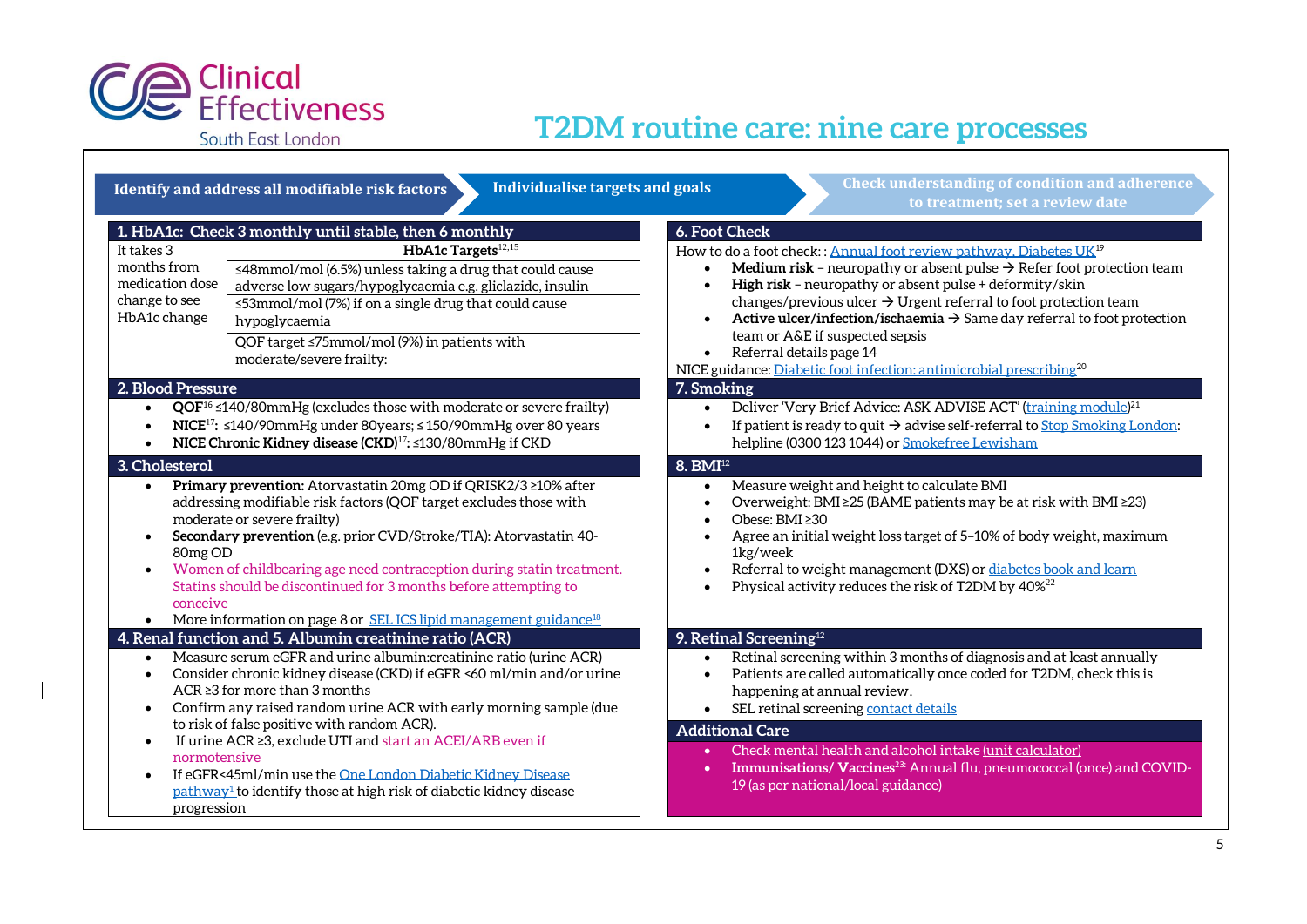#### **[Prescribing alert: NICE guidance update \(to be ratified by SEL IMOC\)](https://www.nice.org.uk/guidance/ng28)**



[Type 2 diabetes in adults: management \(NG28\)](https://www.nice.org.uk/guidance/ng28) was updated on (15/2/2022). This includes changes to prescribing guidance. Th[e SEL Integrated](https://selondonccg.nhs.uk/what-we-do/medicines-optimisation/south-east-london-integrated-medicines-optimisation-committee-sel-imoc/)  [Medicines Optimisation C](https://selondonccg.nhs.uk/what-we-do/medicines-optimisation/south-east-london-integrated-medicines-optimisation-committee-sel-imoc/)ommittee (SEL IMOC) will update their T2DM guidance for SEL for the summer of 2022. HbA1c management section of the CESEL T2DM guidance (page 6) will be updated to align with SEL IMOC guidance as soon as it is available.

### **HbA1c Management**

|                                           | HbA1c management in confirmed T2DM <sup>12</sup> (See page 12 for more detail)                                                                                                                                                                                                                                                                                                                                                                                                                                                                            |
|-------------------------------------------|-----------------------------------------------------------------------------------------------------------------------------------------------------------------------------------------------------------------------------------------------------------------------------------------------------------------------------------------------------------------------------------------------------------------------------------------------------------------------------------------------------------------------------------------------------------|
| Step 1                                    | Start with person centred lifestyle advice                                                                                                                                                                                                                                                                                                                                                                                                                                                                                                                |
| 3 months                                  | Diet, exercise, smoking (page 7).<br>$\bullet$                                                                                                                                                                                                                                                                                                                                                                                                                                                                                                            |
|                                           | If HbA1c ≥48mmol/mol (6.5%)* after 3 months                                                                                                                                                                                                                                                                                                                                                                                                                                                                                                               |
| Step 2                                    | Metformin standard release to maximum achievable dose                                                                                                                                                                                                                                                                                                                                                                                                                                                                                                     |
| 3 months<br>from dose<br>change           | Start 500mg daily with/after food and increase by 500mg every 2<br>$\bullet$<br>weeks until on 1g bd - use modified release (MR) if gastrointestinal<br>side effects.<br>Aim for HbA1c of $\leq$ 48mmol/mol (6.5%)*                                                                                                                                                                                                                                                                                                                                       |
|                                           | If HbA1c ≥58mmol/mol (7.5%)* after 3 months                                                                                                                                                                                                                                                                                                                                                                                                                                                                                                               |
| Step 3                                    | Gliclazide as 2nd-line (1st intensification) - guidance under review                                                                                                                                                                                                                                                                                                                                                                                                                                                                                      |
| 3 months<br>from dose<br>change           | Gliclazide dose 40mg-80mg OD to BD with meals<br>Titrate on pre-meal blood glucose target 4-6mmol/L or individualised<br>BM target or HbA1c.<br>Avoid Gliclazide in severe liver dysfunction and only prescribe under<br>specialist advice if eGFR<30ml/min. Use with care if eGFR 30-<br>60ml/min.<br>Consider alternative to gliclazide, especially if BMI>35, frail elderly or<br>concern regarding hypoglycaemia e.g. Group 2 driver <sup>24</sup> . Alternatives<br>may include: gliptins, SGLT-2 and pioglitazone - check for<br>contraindications. |
|                                           | If HbA1c ≥58mmol/mol (7.5%)* after 3 months                                                                                                                                                                                                                                                                                                                                                                                                                                                                                                               |
| Step 4<br>3 months<br>from dose<br>change | Third agent needed, considering insulin or contra-indications to<br>metformin or gliclazide? (2nd intensification)<br>Refer to South East London Blood Glucose Control Management<br>Pathway for Adults with Type 2 Diabetes Mellitus <sup>15</sup>                                                                                                                                                                                                                                                                                                       |
|                                           | *Individualise targets and goals. Patients with moderate or severe frailty the QOF target<br>is ≤75 mmol/mol (9%). Guidance aligns with South East London Blood Glucose Control<br>Management Pathway for Adults with Type 2 Diabetes Mellitus <sup>15</sup>                                                                                                                                                                                                                                                                                              |

#### **HbA1c targets**

| Criteria                      | On maximum<br>achievable dose of<br>metformin | On medication with<br>risk of<br>hypoglycaemia, e.g.<br>sulfonylurea | Moderate or severe<br>frailty |
|-------------------------------|-----------------------------------------------|----------------------------------------------------------------------|-------------------------------|
| HbA <sub>1</sub> c<br>target* | $\leq$ 48mmol/mol (6.5%)                      | $\leq$ 53mmol/mol (7%)                                               | $\leq$ 75 mmol/mol $(9%)$     |

#### **Additional Considerations**

If a patient is not achieving their HbA1c target with the steps above:

- 1. Reinforce lifestyle advice, including diet.
- 2. Check adherence with antidiabetic drug treatment.

If patient achieves a lower HbA1c than their target without hypoglycaemic effects

- 1. Encourage them to maintain it
- 2. Consider alternative reasons for low HbA1c, including deteriorating renal function and sudden weight loss.
- 3. Review medication

#### **Remission in adults with T2DM**

This is reached when a patient with T2DM has an HbA1c which remains <48mmol/mol for at least 6 months **in the absence of glucose-lowering medications**. This is often achieved by intensive lifestyle interventions or bariatric surgery. Patients will still need to attend their yearly screening and diabetic reviews. Clic[k here](https://diabetes-resources-production.s3.eu-west-1.amazonaws.com/resources-s3/public/2021-08/DIABETES%20UK%20UPDATED%20POSITION%20STATEMENT%20ON%20REMISSION%20IN%20ADULTS%20-%20FINAL_0.pdf) for more information.

**When to refer to secondary care** (page  $14 \rightarrow$  more referral information) If the patient is on insulin, has poor glycaemic control, very high blood glucose and/or is very symptomatic, seek specialist advice to consider a regime for rapid reduction of blood glucose. Also consider referrals for patients with comorbidities e.g. CKD + diabetes or vascular disease + diabetes. **UHL** - Integrated diabetes (DXS) **KCH** - Diabetes Medicine referrals on eRS **GSTT** - Diabetes Medicine referrals on eRS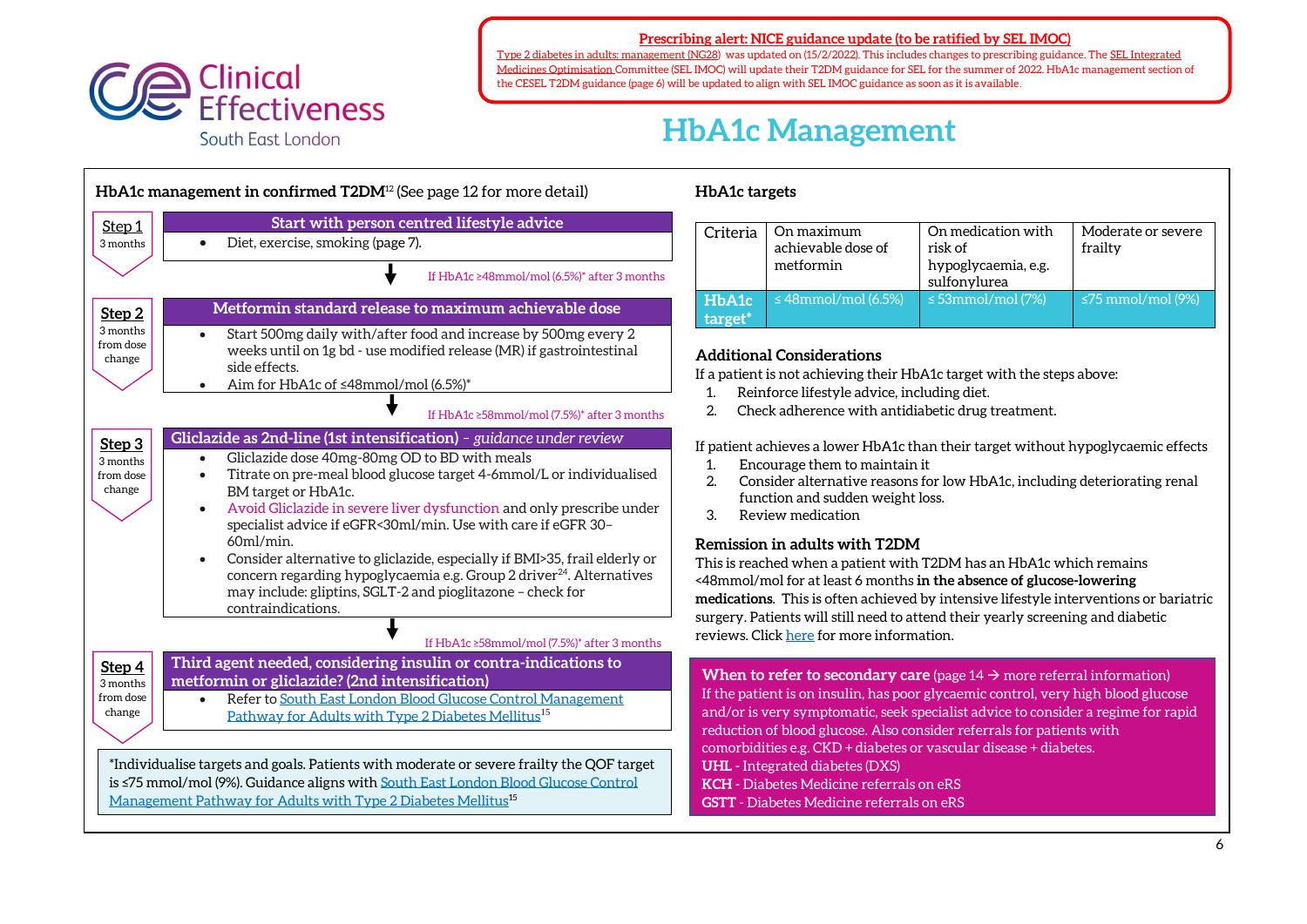

### **Lifestyle advice: BMI and smoking**

#### **Body Mass Index (BMI)**

[BMI Calculator](https://www.nhs.uk/live-well/healthy-weight/bmi-calculator/)<sup>32</sup>: The BMI is a way to measure whether a person's body weight is healthy and can be a useful tool to gauge body fat.

#### **BMI: weight (kg)/height (m)<sup>2</sup>**



**Adults from Black, Asian and other minority ethnic groups with a BMI ≥23 are at increased risk and those ≥27.5 are at high risk of developing complications.** 

**BMI Limitations**: can't differentiate between excess fat, muscle or bone

**Waist Circumference:** Weight loss is suggested if result >94cm/men and >80cm/women

#### **Weight Management Referrals**

Consider starting drug treatment if BMI ≥28 and other risk factors such T2DM, hypertension, or hypercholesterolaemia.

Consider referral at lower BMI for patients from BAME backgrounds. Local weight management resources page 14.

#### **BMI ≥ 30kg/m<sup>2</sup>**

Offer referral[: NHS Digital Weight Management Programme](https://www.england.nhs.uk/digital-weight-management/) (patient must have access to online technology), self-referral to other Tier 2 service e.g. Weight Watchers, Slimming World[, Lewisham Be Active Pass,](https://lewisham.gov.uk/inmyarea/sport/be-active-discounts) Social prescribing (Elemental) o[r self-referral](https://sites.elementalsoftware.co.uk/app/WebObjects/SR.woa/cms/ohl_corona_registerstart)

#### **BMI ≥ 35kg/m<sup>2</sup>**

Offer referral: [Tier 3 SEL healthy weight programme](https://www.guysandstthomas.nhs.uk/our-services/healthy-weight/overview.aspx) (12-month intensive course) Up to date BP, BMI, HbA1c, lipid profile and creatinine required

#### **Would consider surgery + BMI ≥35kg/m<sup>2</sup>**

Offer referral: Tier 4 Bariatric Service Kings and GSTT eRS - GI and Liver. Must include details of completed Tier 3 programme for eligibility.

Newly diagnosed: discuss referral to bariatric surgery team patients with BMI 30- 34.9

|                                                                                                                                                                                                                                                                                                                                                                                                                                                                                                                                                                                                                                                                                                                                                                                                                                                                                                            | Exercise advice <sup>12,15</sup>                                                                            |  |  |  |
|------------------------------------------------------------------------------------------------------------------------------------------------------------------------------------------------------------------------------------------------------------------------------------------------------------------------------------------------------------------------------------------------------------------------------------------------------------------------------------------------------------------------------------------------------------------------------------------------------------------------------------------------------------------------------------------------------------------------------------------------------------------------------------------------------------------------------------------------------------------------------------------------------------|-------------------------------------------------------------------------------------------------------------|--|--|--|
| For all                                                                                                                                                                                                                                                                                                                                                                                                                                                                                                                                                                                                                                                                                                                                                                                                                                                                                                    |                                                                                                             |  |  |  |
|                                                                                                                                                                                                                                                                                                                                                                                                                                                                                                                                                                                                                                                                                                                                                                                                                                                                                                            | 150 mins of moderate-intensity activity a week. Start small<br>and build up gradually. Every minute counts! |  |  |  |
|                                                                                                                                                                                                                                                                                                                                                                                                                                                                                                                                                                                                                                                                                                                                                                                                                                                                                                            |                                                                                                             |  |  |  |
| If overweight<br>To avoid weight gain                                                                                                                                                                                                                                                                                                                                                                                                                                                                                                                                                                                                                                                                                                                                                                                                                                                                      | 45-60 minutes moderate intensity exercise a day                                                             |  |  |  |
| if history of obesity                                                                                                                                                                                                                                                                                                                                                                                                                                                                                                                                                                                                                                                                                                                                                                                                                                                                                      | 60-90 minutes moderate intensity exercise a day to avoid                                                    |  |  |  |
|                                                                                                                                                                                                                                                                                                                                                                                                                                                                                                                                                                                                                                                                                                                                                                                                                                                                                                            | regaining weight                                                                                            |  |  |  |
|                                                                                                                                                                                                                                                                                                                                                                                                                                                                                                                                                                                                                                                                                                                                                                                                                                                                                                            | Dietary advice <sup>26</sup>                                                                                |  |  |  |
| <u> Patient advice: I have type 2 diabetes – what can I eat? (Diabetes UK)</u><br>Mediterranean diets are known to be healthy for people with diabetes and can help<br>control blood sugar levels<br>Eat plenty of vegetables<br>• Have sufficient fibre in your diet<br>Eat fish, especially oily fish (mackerel, salmon, sardines) regularly<br>Reduce:<br>sugary food and drinks<br>$\bullet$<br>energy dense foods such as crisps, cakes, biscuits, and pastries<br>٠<br>alcohol<br>$\bullet$<br>salty, processed foods (have less than 6g/1 heaped teaspoon of salt per day)<br>$\bullet$<br>Evidence suggests that a supervised very low calorie diet plan (VLCD) can be                                                                                                                                                                                                                             |                                                                                                             |  |  |  |
| beneficial.                                                                                                                                                                                                                                                                                                                                                                                                                                                                                                                                                                                                                                                                                                                                                                                                                                                                                                |                                                                                                             |  |  |  |
|                                                                                                                                                                                                                                                                                                                                                                                                                                                                                                                                                                                                                                                                                                                                                                                                                                                                                                            |                                                                                                             |  |  |  |
| Smoking and Diabetes <sup>10,33</sup><br>Smoking is an independent risk factor for diabetes. Smoking-related risk of<br>diabetes increases with the number of cigarettes smoked. Smoking is<br>estimated to account for 360,000 cases of diabetes in the UK.<br>Smoking adds to the risk of developing complications in diabetes e.g.<br>kidney and heart disease, stroke and risk of premature death.<br>Women who smoke during pregnancy are at increased risk of developing<br>gestational diabetes and increase the risk of their children developing<br>diabetes later in life.<br>All patients who smoke should be offered advice on smoking cessation<br>Self-referral to Stop Smoking London or Smokefree Lewisham and online support.<br>Provides support through a 4-week quit attempt.<br>Patient buys nicotine replacement therapy (NRT) or vapes over-the-<br>counter or GP can prescribe NRT |                                                                                                             |  |  |  |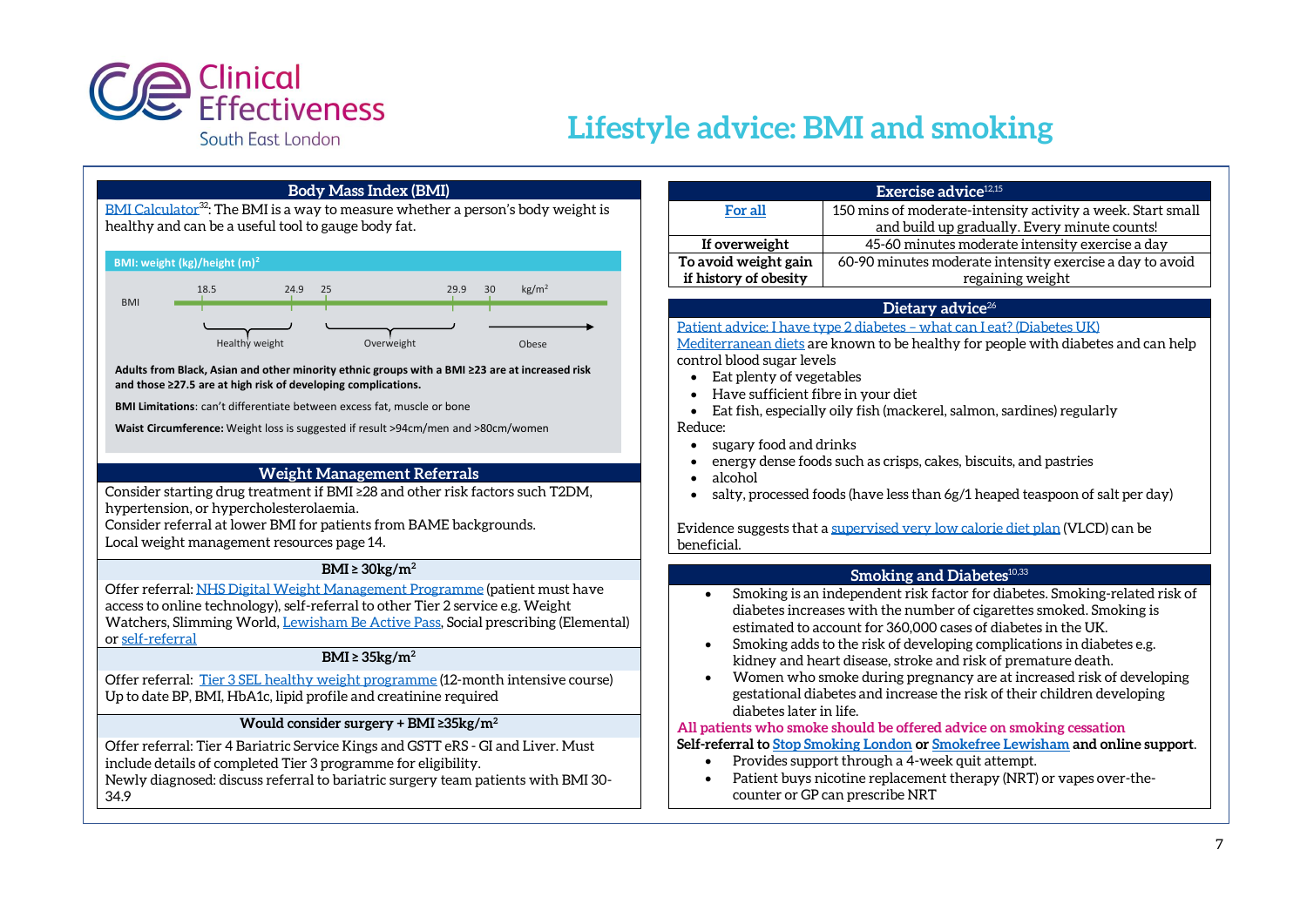

### **Diabetes: BP and cholesterol**

|                                                                                                                                                                                                                                                                                                                                                                                                                                                                                                                                                                                                         | <b>Blood Pressure (BP)</b>                                                                                                                                                                                                                                                                                                                                                                                                                                                                                                                                                                                 |                                                                                                                                                                                         | Cholesterol                                                                                                                                                                                                                                                                                                                                                                                                                                                                                                                                                                                                                                                                                 |  |  |
|---------------------------------------------------------------------------------------------------------------------------------------------------------------------------------------------------------------------------------------------------------------------------------------------------------------------------------------------------------------------------------------------------------------------------------------------------------------------------------------------------------------------------------------------------------------------------------------------------------|------------------------------------------------------------------------------------------------------------------------------------------------------------------------------------------------------------------------------------------------------------------------------------------------------------------------------------------------------------------------------------------------------------------------------------------------------------------------------------------------------------------------------------------------------------------------------------------------------------|-----------------------------------------------------------------------------------------------------------------------------------------------------------------------------------------|---------------------------------------------------------------------------------------------------------------------------------------------------------------------------------------------------------------------------------------------------------------------------------------------------------------------------------------------------------------------------------------------------------------------------------------------------------------------------------------------------------------------------------------------------------------------------------------------------------------------------------------------------------------------------------------------|--|--|
| QOF <sup>16</sup><br>$\ensuremath{\mathsf{NICE}}^{17}$                                                                                                                                                                                                                                                                                                                                                                                                                                                                                                                                                  | Blood pressure targets in diabetes<br>≤140/80mmHg (excludes those with moderate or severe frailty)<br>if under 80 years $\leq 140/90$ mmHg,<br>if over 80 years $\leq$ 150/90mmHg<br>CKD: if ACR $\geq$ 70 mg/mmol, target BP $\leq$ 130/80<br><b>Blood Pressure Measurements</b><br>Measure standing and sitting BP in patients with T2DM. If a significant postural drop<br>(220mmHg systolic BP) - review medication and treat to target on the standing BP.<br>Confirm diagnosis with ambulatory or home BP monitoring (ABPM/HBPM).<br>For more information please see the Lewisham Hypertension Guide |                                                                                                                                                                                         | Cardiovascular risk assessment and management<br>Management of cardiovascular risk factors is essential to prevent complications<br>such as coronary heart disease, stroke, and peripheral artery disease.<br>Calculate the risk of a patient developing CVD over the next 10 years by using<br>QRisk2/QRISK3 score (except in CKD/albuminuria or lipid disorders)<br>Request bloods (lipid + renal profile, LFT, TFT, HbA1c), weight, smoking status,<br>$\bullet$<br>BP.<br>For all patients, consider education and lifestyle interventions to modify CVD<br>risk and use shared-decision making to consider risk vs benefit of therapy.<br>Primary prevention of cardiovascular disease |  |  |
|                                                                                                                                                                                                                                                                                                                                                                                                                                                                                                                                                                                                         | <b>BP</b> Treatment                                                                                                                                                                                                                                                                                                                                                                                                                                                                                                                                                                                        |                                                                                                                                                                                         | If QRisk2/3 ≥10% or CKD present (and no history of CVD):<br>Start atorvastatin 20mg OD/rosuvastatin 10mg OD<br>$\bullet$<br>Calculate baseline non-HDL level (total cholesterol minus HDL cholesterol) and<br>$\bullet$<br>repeat at 3 months to calculate reduction                                                                                                                                                                                                                                                                                                                                                                                                                        |  |  |
| <b>Step</b><br>1                                                                                                                                                                                                                                                                                                                                                                                                                                                                                                                                                                                        | <b>ACEI or ARB*</b><br>ramipril/lisinopril or losartan                                                                                                                                                                                                                                                                                                                                                                                                                                                                                                                                                     | <b>Key Messages</b><br>Before stepping up treatment:<br>optimise medication to most                                                                                                     | Non-HDL decreased<br>Non-HDL not decreased ≥40% from baseline<br>$\geq$ 40% from baseline                                                                                                                                                                                                                                                                                                                                                                                                                                                                                                                                                                                                   |  |  |
| <b>Step</b><br>$\sqrt{2}$                                                                                                                                                                                                                                                                                                                                                                                                                                                                                                                                                                               | ACEI or ARB <sup>*</sup> + CCB or thiazide-like diuretic<br>ramipril/lisinopril or<br>amlodipine or<br>indapamide IR<br>losartan<br>(immediate release)                                                                                                                                                                                                                                                                                                                                                                                                                                                    | effective tolerated dose, and<br>check adherence<br>*For people of Black African/<br>Caribbean family origin, use ARB<br>instead of ACEI (as increased risk<br>of angioedema with ACEI) | Check adherence, dose timing, adverse effects & diet/lifestyle<br>interventions. Consider up-titration to maximum dose of<br>Review annually<br>statin (atorvastatin 80mg OD/rosuvastatin 20mg OD).<br>If intolerant of high dose statin, consider adding ezetimibe<br>$\bullet$<br>10mg OD.<br>Refer to lipid clinic (page 14) if intolerant of statins (start<br>$\bullet$<br>ezetimibe 10mg) or still not achieving ≥40% reduction.                                                                                                                                                                                                                                                      |  |  |
| <b>Step</b><br>3                                                                                                                                                                                                                                                                                                                                                                                                                                                                                                                                                                                        | ACEI or ARB <sup>*</sup> + CCB + thiazide-like diuretic<br>If uncontrolled on optimal doses regard as resistant<br>hypertension. Repeat ABPM/HBPM, assess for<br>postural hypotension, discuss adherence                                                                                                                                                                                                                                                                                                                                                                                                   | In pregnancy:<br>Stop any<br>$\bullet$<br>ACEI/ARB/thiazide or<br>thiazide-like diuretic.<br>Use labetalol if no<br>$\bullet$                                                           | Secondary prevention of cardiovascular disease<br>If history of CVD (including MI, angina, stroke/TIA, peripheral vascular disease,<br>abdominal aortic aneurysm): start atorvastatin 40-80mg OD/rosuvastatin 20mg OD.<br>Calculate baseline non-HDL level (total cholesterol minus HDL cholesterol) and at 3<br>months.                                                                                                                                                                                                                                                                                                                                                                    |  |  |
| contraindications (e.g.<br>asthma) or nifedipine or<br>methyldopa (can remain on<br>If good renal function and potassium $\leq 4.5$ mmol/L<br><b>Step</b><br>amlodipine $27$ )<br>consider low dose spironolactone.<br>$\overline{4}$<br>Target BP ≤135/85 mmHg.<br>$\bullet$<br>Offer aspirin 75-150mg OD<br>If potassium > 4.5mmol/L and/or reduced renal<br>$\bullet$<br>from week 12 of pregnancy<br>function, consider alpha blocker (doxazosin) or<br>Refer to secondary care<br>beta-blocker (atenolol/ bisoprolol) and/or seeking<br>$\bullet$<br>team at booking hospital<br>specialist advice |                                                                                                                                                                                                                                                                                                                                                                                                                                                                                                                                                                                                            |                                                                                                                                                                                         | Non-HDL decreased<br>Non-HDL not decreased ≥40% from baseline<br>≥40% from baseline<br>Check adherence, dose timing, adverse effects & diet/lifestyle<br>interventions.<br>Review annually<br>Ensure on maximum tolerated statin dose and consider<br>$\bullet$<br>adding ezetimibe 10mg OD and review in 3 months<br>Refer to Lipid Clinic (page 14) if non-HDL is still not reduced<br>by ≥40% from baseline (SEL Lipid Management Pathway)                                                                                                                                                                                                                                               |  |  |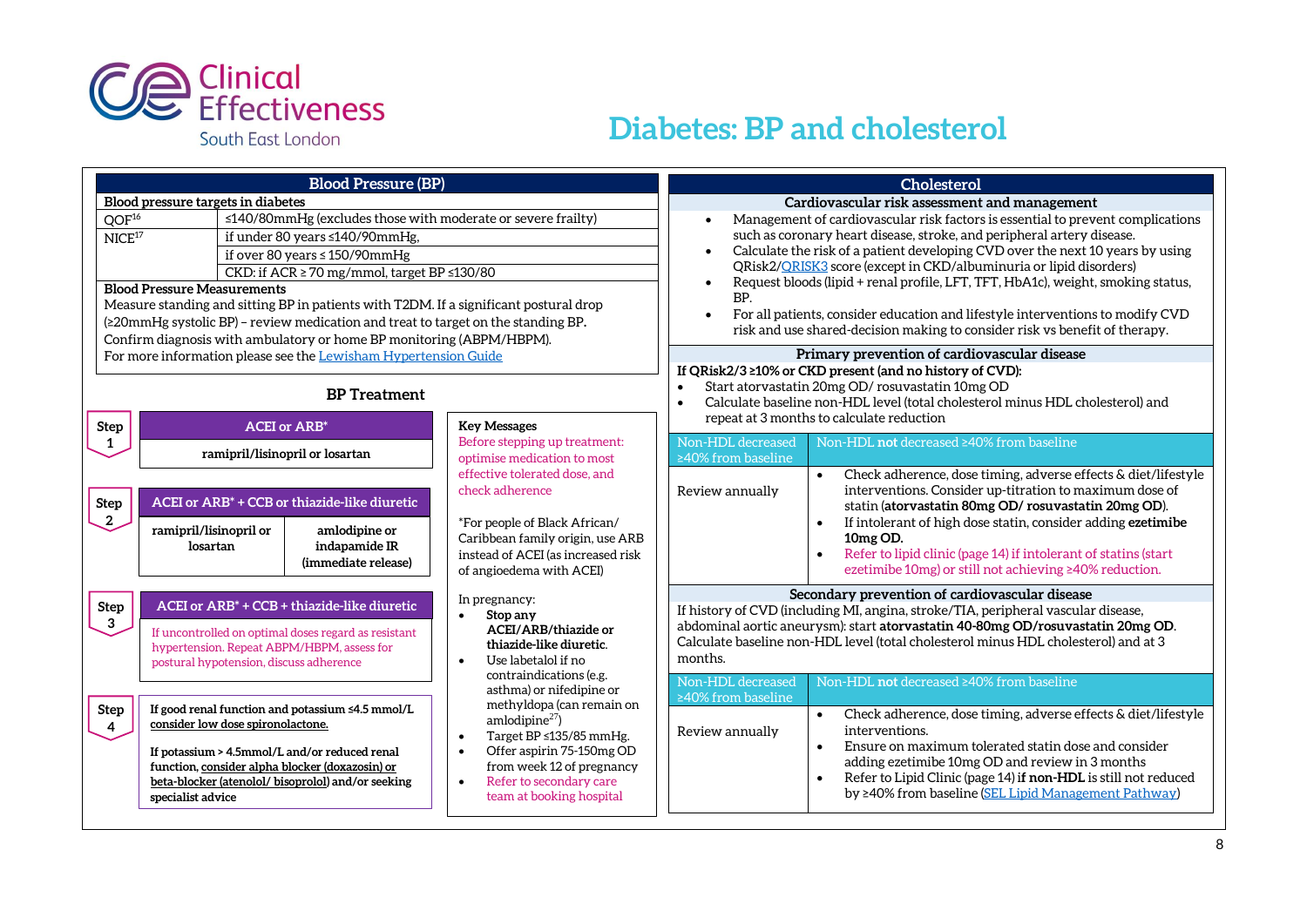

### **Retinal Screening, Foot Checks and Renal Monitoring12**

| <b>Diabetic Foot checks</b>                                                               |                                                       |                                                                                                  | <b>Renal Monitoring</b>                                                                                                                                       |  |  |
|-------------------------------------------------------------------------------------------|-------------------------------------------------------|--------------------------------------------------------------------------------------------------|---------------------------------------------------------------------------------------------------------------------------------------------------------------|--|--|
| Diabetic foot disease is a significant cause of disability and amputation.                |                                                       |                                                                                                  | Diabetes is the commonest cause of chronic kidney disease (CKD) and end-stage renal disease                                                                   |  |  |
| Annual foot checks assess for tissue damage, neuropathy & circulatory<br>$\bullet$        |                                                       |                                                                                                  | (ESRD). Microalbuminuria is usually the first sign of diabetic kidney disease.                                                                                |  |  |
| problems<br>Diabetic foot problems include: limb ischaemia, ulcers, calluses, infections, |                                                       |                                                                                                  | Diagnosing CKD<br>$\bullet$                                                                                                                                   |  |  |
| $\bullet$                                                                                 | deformities, neuropathy, Charcot foot, gangrene       |                                                                                                  | NICE no longer recommend adjusting eGFR for ethnicity as this may lead to<br>underdiagnosis of CKD.                                                           |  |  |
| $\bullet$                                                                                 |                                                       | How to do a foot check: Written <sup>19</sup> Video. <sup>28</sup> See page 14 for how to refer. | Request urine ACR-early morning sample to prevent false positive. If raised rule out UTI.<br>$\bullet$                                                        |  |  |
|                                                                                           |                                                       |                                                                                                  | Measure serum creatinine to calculate eGFR (no meat for 12h before the test).<br>$\bullet$                                                                    |  |  |
| <b>Risk level</b>                                                                         | Definition                                            | <b>Action</b>                                                                                    | Diagnose and treat CKD if:<br>$\bullet$                                                                                                                       |  |  |
| Low                                                                                       | Intact foot - normal                                  | Annual screening at GP<br>$\bullet$                                                              | persistent <sup>*</sup> reduction in kidney function (eGFR<60 ml/min)<br>$\circ$                                                                              |  |  |
|                                                                                           | sensation and pulses, no                              | Referral via practice or self-                                                                   | and/or persistent <sup>*</sup> microalbuminuria (urine ACR ≥3mg/mmol).<br>$\circ$                                                                             |  |  |
|                                                                                           | foot deformity and no                                 | referral to Lewisham                                                                             | *For three months or more (repeat initial test after 3-month interval).                                                                                       |  |  |
|                                                                                           | history                                               | Podiatry Service for any<br>other concerns                                                       | Stage CKD as per NICE Guidance and use appropriate 'chronic kidney disease' code on EMIS.                                                                     |  |  |
| Moderate                                                                                  | ulceration/amputation<br>Peripheral neuropathy (i.e.  | Refer to foot protection team<br>$\bullet$                                                       | Managing diabetic kidney disease                                                                                                                              |  |  |
|                                                                                           | abnormal sensation),                                  | Diabetes foot checks and<br>$\bullet$                                                            | Optimise blood glucose control<br>$\bullet$                                                                                                                   |  |  |
|                                                                                           | peripheral arterial disease                           | surveillance every 6 months                                                                      | BP target: systolic 120-129 mmHg and diastolic <80 mmHg.<br>$\bullet$                                                                                         |  |  |
|                                                                                           | (PAD) (i.e. absent foot                               | Regular podiatry and general<br>$\bullet$                                                        | Start ACEI/ARB even if normotensive (ramipril or losartan) or up-titrate existing dose to<br>$\bullet$                                                        |  |  |
|                                                                                           | pulses), deformity/lesions                            | foot care (callus removal, nail                                                                  | achieve the maximum tolerated dose. Do not co-prescribe ACEI & ARB.                                                                                           |  |  |
|                                                                                           |                                                       | care and regular foot care                                                                       | If not on a statin, offer atorvastatin 20mg once a day, irrespective of lipid profile.<br>$\bullet$                                                           |  |  |
|                                                                                           |                                                       | review as per NICE                                                                               | Provide patient education: Diabetes UK -Diabetic nephropathy (kidney disease)<br>$\bullet$                                                                    |  |  |
|                                                                                           |                                                       | guidelines)                                                                                      | When to refer: eGFR<30ml/min, sustained decrease in eGFR of 15ml/min or 25% decrease,                                                                         |  |  |
|                                                                                           |                                                       |                                                                                                  | ACR≥30mg/ml with haematuria, ACR>70mg/ml despite optimal diabetes management, poorly                                                                          |  |  |
| High                                                                                      | Previous foot ulceration,                             | Refer to foot protection team                                                                    | controlled hypertension with co-existing CKD 3-5, known or suspected rare/genetic cause of<br>CKD, suspected renal artery stenosis.                           |  |  |
|                                                                                           | history of Charcot foot,                              | Diabetes foot checks and                                                                         |                                                                                                                                                               |  |  |
|                                                                                           | previous amputation,                                  | surveillance every 2-3                                                                           | Retinal Screening (SEL retinal screening)                                                                                                                     |  |  |
|                                                                                           | neuropathy and lower limb                             | months                                                                                           | Patients are automatically invited within 3 months of diagnosis and annually thereafter (check this is<br>$\bullet$<br>happening at annual review).           |  |  |
|                                                                                           | PAD together, neuropathy                              | Regular podiatry and general                                                                     | Patients may be excluded from screening if they are unable to sit upright and use a chin rest or able to                                                      |  |  |
|                                                                                           | + callus/deformity, lower                             | foot care (callus removal, nail                                                                  | follow instructions. Patients can choose to opt out.                                                                                                          |  |  |
|                                                                                           | limb PAD+                                             | care and regular foot care                                                                       | Types of Diabetic Retinopathy (Can be coded using the Ardens Diabetes template)                                                                               |  |  |
|                                                                                           | callus/deformity, patients                            | review as per NICE                                                                               | Background<br>Microaneurysms, which may leak. Vision not affected. No treatment.                                                                              |  |  |
|                                                                                           | who are on dialysis, blind,<br>or unable to self-care | guidelines)                                                                                      | retinopathy                                                                                                                                                   |  |  |
|                                                                                           |                                                       |                                                                                                  | Severe widespread changes in the retina with bleeding. Require more frequent<br>Pre-proliferative                                                             |  |  |
| <b>Active</b>                                                                             | Current active foot tissue                            | Same day referral to foot<br>$\bullet$                                                           | retinopathy<br>screening. Vision may be affected.<br>New vessel formation and scar tissue have formed on the retina which can cause<br>Proliferative diabetic |  |  |
|                                                                                           | damage: any foot                                      | protection team or immediate                                                                     | significant bleeding and retinal detachment. High risk of visual impairment/loss.<br>retinopathy                                                              |  |  |
|                                                                                           | ulceration, acute Charcot<br>foot, any foot infection | to A&E if the patient has<br>suspected sepsis or requires                                        | Laser treatment, eye injections or surgery may be offered.                                                                                                    |  |  |
|                                                                                           |                                                       | surgical intervention                                                                            | Vessels in the centre of the retina (macula) have become leaky or blocked. Central<br>Diabetic                                                                |  |  |
|                                                                                           |                                                       |                                                                                                  | maculopathy<br>vision loss may occur. Laser or eye injection treatments may be offered.                                                                       |  |  |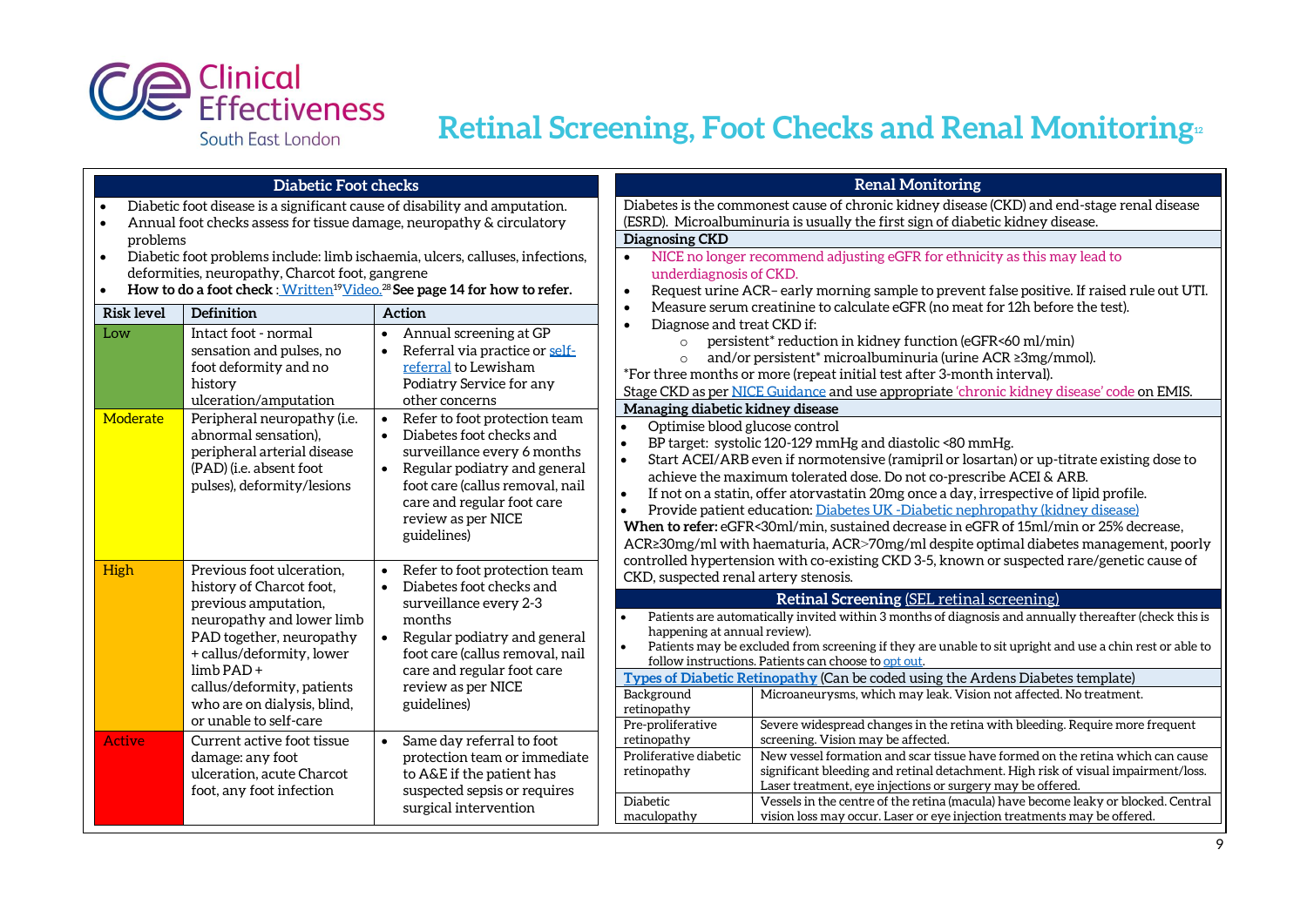

assistance.

### **Management of diabetic complications and emergencies**

| <b>Common diabetic complications</b>                                                                                                                                                                                                                                                                                                                                                                                                                                                                                                                                                                                                                                                                                                                                                                                                                                                                                                                   | Sick day rules <sup>30,36</sup>                                                                                                                                                                                                                                                                                                                                                                                                                                                                                                                                                                                                                                                                                                                                                                                                                                        |
|--------------------------------------------------------------------------------------------------------------------------------------------------------------------------------------------------------------------------------------------------------------------------------------------------------------------------------------------------------------------------------------------------------------------------------------------------------------------------------------------------------------------------------------------------------------------------------------------------------------------------------------------------------------------------------------------------------------------------------------------------------------------------------------------------------------------------------------------------------------------------------------------------------------------------------------------------------|------------------------------------------------------------------------------------------------------------------------------------------------------------------------------------------------------------------------------------------------------------------------------------------------------------------------------------------------------------------------------------------------------------------------------------------------------------------------------------------------------------------------------------------------------------------------------------------------------------------------------------------------------------------------------------------------------------------------------------------------------------------------------------------------------------------------------------------------------------------------|
| Persistently high blood glucose leads to several complications and reduced life expectancy<br>Macrovascular complications (affect larger blood vessels in the body):<br>Atherosclerotic cardiovascular disease and peripheral arterial disease<br>Myocardial infarction<br>Stroke<br>Heart failure<br>Microvascular complications (affect small blood vessels in the body):<br>Diabetic kidney disease (nephropathy) (page 9)<br>$\bullet$<br>Retinopathy (page 9)<br>$\bullet$<br>Autonomic neuropathy e.g. erectile dysfunction<br>Peripheral neuropathy see <b>BNF</b> for management advice<br>Foot disease:<br>Ulcers, osteomyelitis, deep tissue infection, Charcot arthropathy, lower limb ischaemia<br>and amputation (page 9)<br>Psychosocial<br>Anxiety, depression, decreased quality of life<br>Metabolic<br>Diabetic ketoacidosis (DKA) and Hyperosmolar hyperglycaemic state - see below<br>Hypercholesterolaemia- (page 8)<br>$\bullet$ | SADMANS rules: medications that should be temporarily stopped during<br>dehydrating illness. Patient leaflet with sick day rules advice.<br>Sulfonylureas (names ending in 'ide' e.g. gliclazide)<br>$\bullet$<br>ACE inhibitors (names ending in 'pril' e.g. ramipril)<br>Diuretics (e.g. furosemide, indapamide)<br>Metformin<br>ARBs (names ending in 'sartan' e.g. losartan)<br><b>NSAIDS</b> (e.g. ibuprofen)<br>SGLT2 inhibitors (names ending in 'flozin' e.g. empagliflozin)<br>$\bullet$<br>Advice for patients: when unwell during illness e.g. gastroenteritis,<br>pneumonia, COVID<br>Increase glucose monitoring to at least 4 times a day<br>Maintain fluid and carbohydrate intake. Sugary fluids if glucose<br>low and sugar-free fluids if glucose high<br>NEVER stop insulin: adjust dose of insulin and gliclazide according<br>to glucose readings |
| Hypoglycaemia <sup>29</sup> - See TREND guidance or NHS advice                                                                                                                                                                                                                                                                                                                                                                                                                                                                                                                                                                                                                                                                                                                                                                                                                                                                                         | Hyperglycaemia <sup>34,35</sup>                                                                                                                                                                                                                                                                                                                                                                                                                                                                                                                                                                                                                                                                                                                                                                                                                                        |
| In T2DM patients may become hypoglycaemic if on insulin and/or a sulphonylurea<br>Symptoms of hypoglycaemia: sweating, shaking, confusion, drowsiness<br>Risk factors: increased physical activity, alcohol, frailty, inadequate glucose monitoring, food<br>malabsorption e.g. gastroenteritis, fasting e.g. during Ramadan<br>If the patient can self-treat:<br>take 15-20g of quick-acting carbohydrate (e.g. 200mls of sugary drink/ 5-6 dextrose<br>$\bullet$<br>tablets/3-4 heaped teaspoons of sugar dissolved in water)<br>if blood glucose is still <4mmol/l) after 15min then repeat the above step up to 3 times.<br>$\bullet$<br>If still no improvement seek urgent medical advice<br>if the person feels better then advise them to eat a small starchy snack (banana, slice of<br>$\bullet$<br>bread or 2 plain biscuits) and take usual medication<br>monitor blood glucose regularly for the next 24-48 hours                         | Refer to A&E:<br>If suspected hyperglycaemic hyperosmolar state (HHS)<br>Symptoms include: polyuria, polydipsia, nausea, confusion (please<br>note ketosis does not normally occur)<br>If suspected DKA<br>Symptoms include: polydipsia and polyuria, abdominal pain,<br>nausea, vomiting, shortness of breath, tiredness, confusion,<br>tachycardia and dehydration, high blood/urinary ketones<br>If haemodynamically unstable/urine ketones ≥3+<br>Refer to Ambulatory Care (in hours) or A+E (out of hours):<br>If BM high and urine ketones <3 and patient is haemodynamically stable<br>Refer to Lewisham community diabetes team for urgent review:                                                                                                                                                                                                             |
| If the patient is unconscious or not able to monitor their response $\rightarrow$ seek urgent medical                                                                                                                                                                                                                                                                                                                                                                                                                                                                                                                                                                                                                                                                                                                                                                                                                                                  | If BM high and no urine ketones                                                                                                                                                                                                                                                                                                                                                                                                                                                                                                                                                                                                                                                                                                                                                                                                                                        |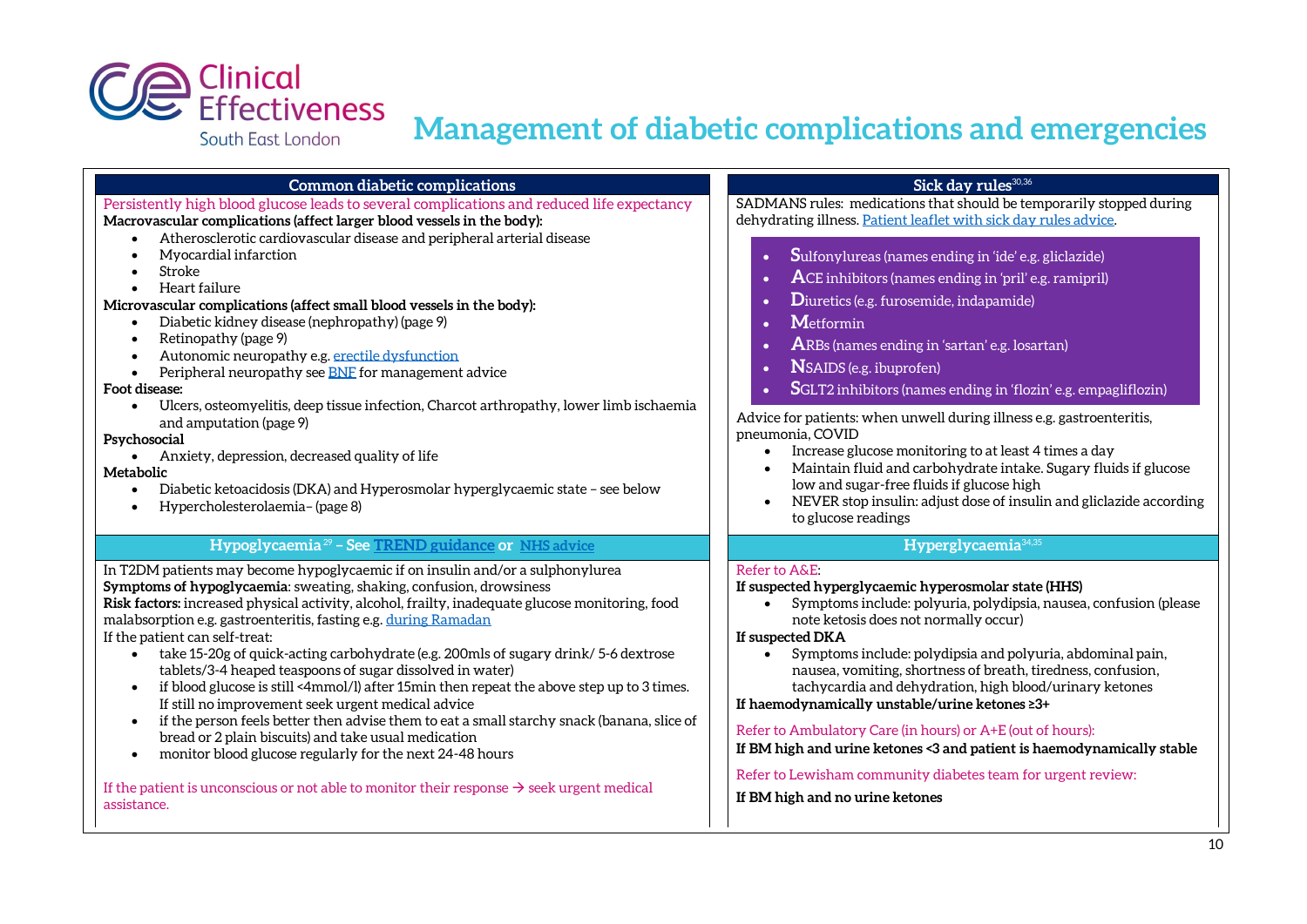

### **Diabetes: Pre-conception and pregnancy<sup>31</sup>**

**Gestational diabetes (GDM)**

**Gestational diabetes (GDM)** 

Preconception planning for diabetic patients  $\rightarrow$  reduces the risk of adverse maternal and fetal outcomes.

If a person living with diabetes wishes to conceive:

- $\checkmark$  To use contraception until they have good blood glucose control. Aim for HbA1c <48mmol (<6.5%).
- ✓Also check TFTs and U&Es
- ✓Refer to a Preconception Diabetic clinic (see below in referrals box)
- ✓Start folic acid 5mg OD
- ✓Start regular home glucose monitoring. Measure on waking and before and after meals (aim for blood glucose 4-7 before meals, 5-8 after meals)
- ✓Review medication for contraindications in pregnancy and stop where possible e.g. ACEI, ARB and statin. Seek specialist advice if necessary
- ✓Management of hypertension in preconception and pregnancy (page 8)

**Referrals**

**Preconception planning for patients with diabetes**

Preconception planning f<br>patients with diabetes

for

**Urgent telephone advice**: Consultant connect – Diabetes and Endocrinology. GSTT blood glucose diabetes nurse helpline (voicemail service only) 020 7188 1993 **Non-urgent advice**: eRS 'Advice and Guidance' – Diabetes and Endocrinology

**Specialist clinics** refer via eRS by searching the following:

**Preconception in diabetic patient** → Diabetic medicine - preconception (GSTT), Diabetic medicine – pre-conception diabetes care (KCH) **Pregnant patients with pre-existing diabetes / early onset GDM** should be booked by the midwife under the care of the diabetes midwife. Contacts: LGT Maternity Care Referral form, GSTT diabetic midwife [\(diabetesmidwiferyteam@gstt.nhs.uk\),](mailto:diabetesmidwiferyteam@gstt.nhs.uk) KCH Diabetes Pregnancy Clinic, tel: 020 3299 1739 **Diabetic patient who is pregnant and not under midwife yet** → GSTT rapid access diabetic clini[c gst-tr.diabetesandendocrine@nhs.net](mailto:gst-tr.DiabetesAndEndocrine@nhs.net)

diabetic **Pregnant and diabetic** If the patient has not already been assessed by a preconception diabetic clinic then refer for an urgent Pregnant and assessment to the diabetes antenatal clinic at the patient's booking hospital (see below) and start folic acid 5mg OD and review medications to ensure safe in pregnancy.

GDM is diabetes that develops during pregnancy and usually resolves after delivery. It is diagnosed through a 75g oral glucose tolerance test (OGTT) as HbA1c may underestimate hyperglycaemia. Screening for GDM occurs for at-risk patients at the antenatal booking appointment and patients are managed in the Antenatal Diabetes Clinic.

#### Patients with GDM should be:

- Ardens template)
- ✓Offered lifestyle advice: weight control, diet and exercise
- ✓Referred to NHS Diabetes Prevention programme if eligible Hba1c 42-47
- ✓HbA1c in primary care 13 weeks postnatal AND when the patient wishes to conceive again

✓Offered an annual diabetes screen as they are at increased reisk of develping T2DM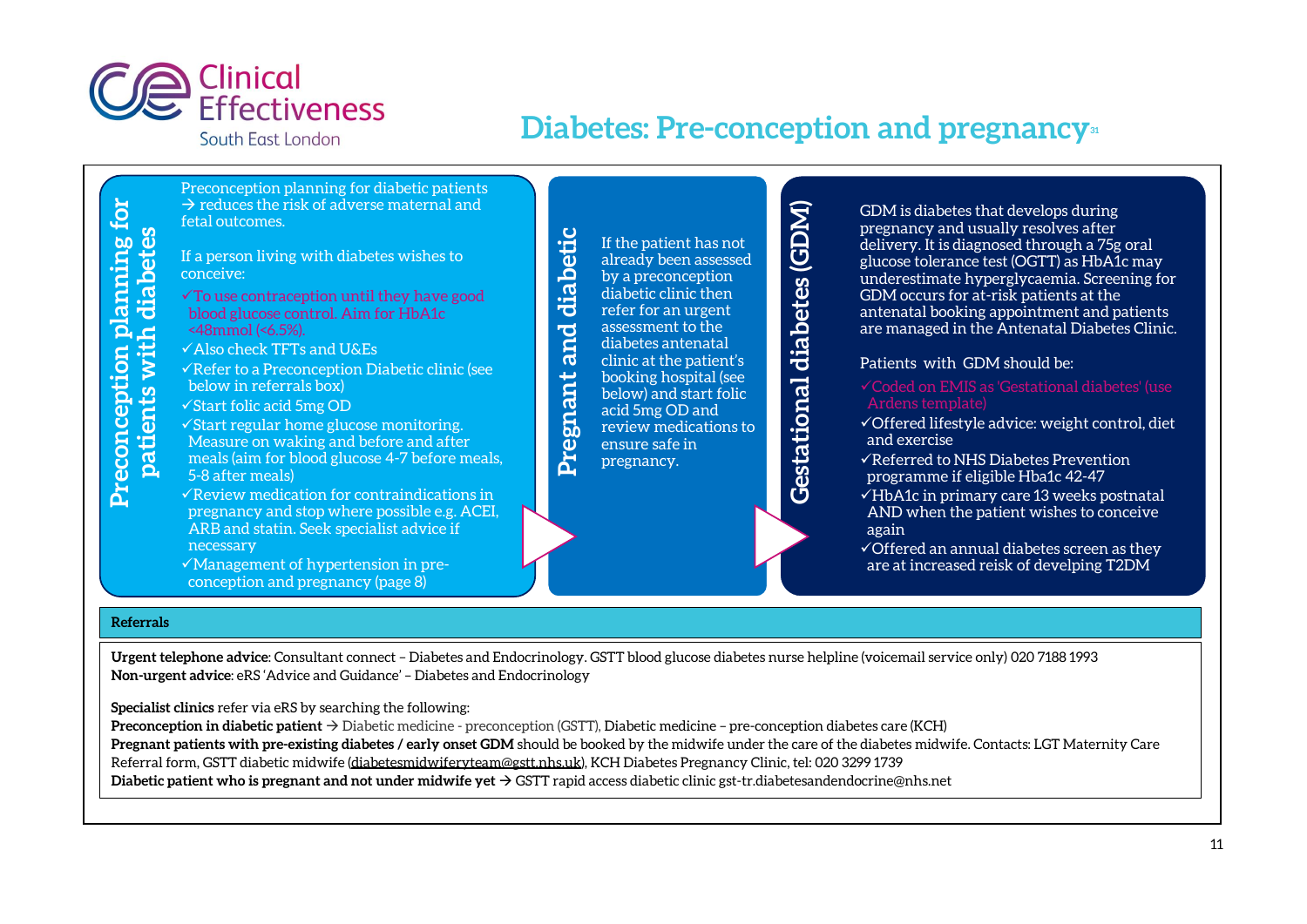

**[Prescribing alert: NICE guidance update \(to be ratified by SEL IMOC\)](https://www.nice.org.uk/guidance/ng28)**

[Type 2 diabetes in adults: management \(NG28\)](https://www.nice.org.uk/guidance/ng28) was updated on (15/2/2022). This includes changes to prescribing guidance. Th[e SEL Integrated](https://selondonccg.nhs.uk/what-we-do/medicines-optimisation/south-east-london-integrated-medicines-optimisation-committee-sel-imoc/)  [Medicines Optimisation C](https://selondonccg.nhs.uk/what-we-do/medicines-optimisation/south-east-london-integrated-medicines-optimisation-committee-sel-imoc/)ommittee (SEL IMOC) will update their T2DM guidance for SEL for the summer of 2022. HbA1c management section of the CESEL T2DM guidance (page 6) will be updated to align with SEL IMOC guidance as soon as it is available.

### **T2DM: preferred medication12,17,18**

|                               | <b>Class</b> | <b>Drug</b>                                                                                                                                                                                   | <b>Starting Dose</b>                                                              | Daily Range                                                                                                                                                                                        | Notes (these are not extensive, please refer to the latest BNF for further<br>information especially titration increments/cautions/contra-indications)                                                                                                                                                                                                                                                                                                                                                                                                                                                                                                                                                                                                                           |
|-------------------------------|--------------|-----------------------------------------------------------------------------------------------------------------------------------------------------------------------------------------------|-----------------------------------------------------------------------------------|----------------------------------------------------------------------------------------------------------------------------------------------------------------------------------------------------|----------------------------------------------------------------------------------------------------------------------------------------------------------------------------------------------------------------------------------------------------------------------------------------------------------------------------------------------------------------------------------------------------------------------------------------------------------------------------------------------------------------------------------------------------------------------------------------------------------------------------------------------------------------------------------------------------------------------------------------------------------------------------------|
|                               | Biguanide    | Metformin<br>Latest NICE CKD guidance (August 2021) does<br>not recommend adjusting the estimation of<br>glomerular filtration rate (GFR) in people of<br>African-Caribbean or African family | 500mg OD                                                                          | Metformin standard<br>release. Start 500mg<br>daily with/after food<br>and increase by 500mg<br>every 2 weeks until on<br>1g BD or maximum-<br>tolerated dose                                      | Ensure eGFR >45ml/min, or review dose.<br>$\bullet$<br>Contraindicated if corrected eGFR <30ml/min.<br>$\bullet$<br>Routine renal function at least annually, 6 monthly for those at risk of renal<br>$\bullet$<br>impairment.<br>Consider slow-release preparation if standard preparation causes gastrointestinal<br>$\bullet$<br>side effects<br>Take with meals to reduce gastrointestinal side effects<br>$\bullet$<br>Remember sick day rules (page 10)<br>$\bullet$<br>Manufacturer advises patients and carers should be informed to seek<br>$\bullet$                                                                                                                                                                                                                   |
| HbA1c Control                 | Sulfonylurea | Gliclazide                                                                                                                                                                                    | 40-80mg daily                                                                     | 160mg-320 mg daily,<br>doses over 160mg<br>divided. Titrate every 2<br>weeks according to pre-<br>meal blood glucose - 4-<br>6mmol/L or<br>individualised target or<br>against 3 monthly<br>HbA1c. | Inform patients of risk of adverse events/hypoglycaemia, particularly if renal<br>$\bullet$<br>impairment<br>Advise patients on how to manage hypoglycaemia<br>$\bullet$<br>Use with care in those with mild to moderate renal impairment (eGFR 30-<br>$\bullet$<br>60ml/min), only prescribe under specialist advice in severe impairment (eGFR<br>$30ml/min$<br>Self-monitor according to DVLA guidance and consider alternative if Group 2<br>$\bullet$<br>driver (large lorries and buses)<br>Consider alternative if BMI > 35<br>$\bullet$<br>Care with frail elderly, housebound and certain occupations e.g., working heavy<br>$\bullet$<br>machinery                                                                                                                     |
|                               | <b>ACEI</b>  | 1st line<br>Ramipril<br>2nd line<br>Lisinopril                                                                                                                                                | 2.5mg OD<br>$(1.25mg OD)$ in<br>frail/elderly<br>patients)<br>10 <sub>mg</sub> OD | 2.5mg-10mg OD<br>10-80mg OD<br>(maintenance dose 20mg                                                                                                                                              | For people of Black African or African-Caribbean family origin, use ARB instead of<br>$\bullet$<br>ACEI (as increased risk of angioedema with ACEI)<br>Check base line U&Es and renal profile (Na/K/Cr/eGFR). Hyperkalaemia may<br>$\bullet$<br>occur, therefore close monitoring of serum potassium is required<br>Re-check renal profile within 2 weeks of initiation or dose increase and then at<br>$\bullet$<br>least annually.                                                                                                                                                                                                                                                                                                                                             |
| <b>Blood Pressure Control</b> | <b>ARB</b>   | Losartan<br>Candesartan                                                                                                                                                                       | $\overline{50}$ mg OD<br>(25mg OD if<br>>75yrs old)<br>8 <sub>mg</sub> OD         | for hypertension)<br>50-100mg OD<br>8mg-32mg OD                                                                                                                                                    | Titrate ACEI/ARB up at 2-4 weekly intervals to achieve optimal BP control<br>$\bullet$<br>Initiation/dose titration: if Cr increases by >20% (or eGFR falls by >15%) stop ACEI<br>$\bullet$<br>and seek specialist advice. ACEI dose should only be increased if serum creatinine<br>increases by <20% (or eGFR falls by <15%) after each dose titration and potassium<br><5.5mmol<br>ACEI/ARB dose should be optimised before the addition of a second agent<br>Side effects: symptomatic hypotension can occur on first dosing - suggest take at<br>$\bullet$<br>night. Dry cough with ACEI, consider switch to ARB<br>Caution: Do not combine ACEI and ARB to treat hypertension<br>$\bullet$<br>For diabetic nephropathy ARB of choice: losartan and irbesartan<br>$\bullet$ |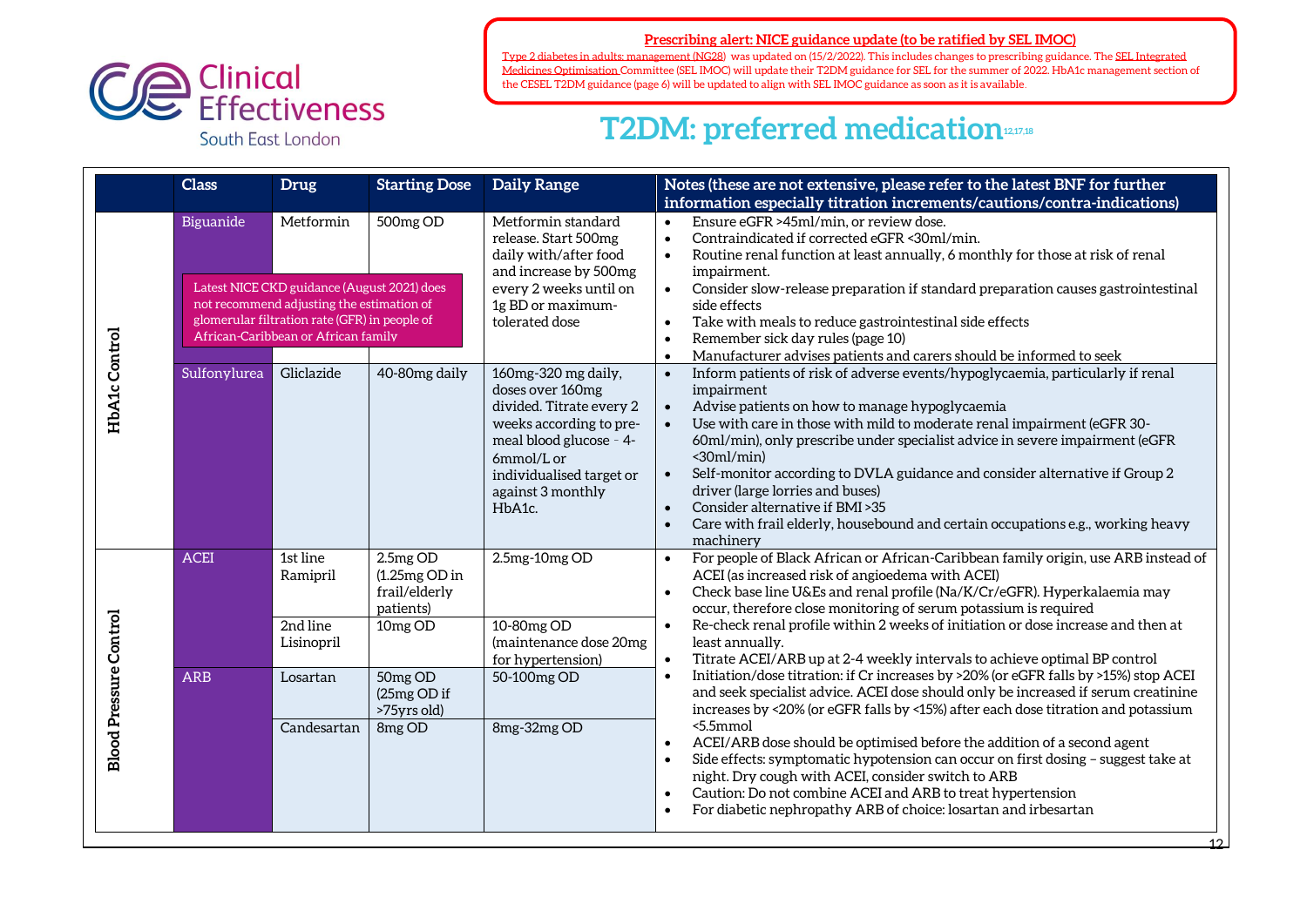**[Prescribing alert: NICE guidance update \(to be ratified by SEL IMOC\)](https://www.nice.org.uk/guidance/ng28)**



[Type 2 diabetes in adults: management \(NG28\)](https://www.nice.org.uk/guidance/ng28) was updated on (15/2/2022). This includes changes to prescribing guidance. Th[e SEL Integrated](https://selondonccg.nhs.uk/what-we-do/medicines-optimisation/south-east-london-integrated-medicines-optimisation-committee-sel-imoc/)  [Medicines Optimisation C](https://selondonccg.nhs.uk/what-we-do/medicines-optimisation/south-east-london-integrated-medicines-optimisation-committee-sel-imoc/)ommittee (SEL IMOC) will update their T2DM guidance for SEL for the summer of 2022. HbA1c management section of the CESEL T2DM guidance (page 6) will be updated to align with SEL IMOC guidance as soon as it is available.

### **T2DM: preferred medication12,17,18**

| <b>Function</b>               | <b>Class</b>                                                        | <b>Drug</b>                                      | <b>Starting Dose</b> | <b>Daily Range</b>                           | Notes (these are not extensive, please refer to the latest BNF for further<br>information especially titration increments/cautions/contra-indications)                                                                                                                                                                                                                                                                                                                             |
|-------------------------------|---------------------------------------------------------------------|--------------------------------------------------|----------------------|----------------------------------------------|------------------------------------------------------------------------------------------------------------------------------------------------------------------------------------------------------------------------------------------------------------------------------------------------------------------------------------------------------------------------------------------------------------------------------------------------------------------------------------|
|                               | <b>CCBs</b>                                                         | Amlodipine                                       | 5mg OD               | 5-10mg OD                                    | Increase after 2-4 weeks to maximum dose of 10mg OD.<br>$\bullet$<br>Caution: Interacts with simvastatin - consider switching to atorvastatin.<br>$\bullet$<br>If amlodipine causes ankle oedema consider using a thiazide-like diuretic instead<br>$\bullet$<br>Contraindications (CI): unstable angina, aortic stenosis, severe hypotension<br>$\bullet$<br>Side effects include flushing and headaches at initiation; swollen ankles especially<br>$\bullet$<br>at higher doses |
|                               | Thiazide-like<br><b>Diuretics</b>                                   | Indapamide<br>(IR)                               | 2.5mg OD             | 2.5mg OD                                     | Check baseline renal profile, then after 2 weeks, then at least annually.<br>If K < 3.5mmol/L or eGFR < 25ml/min, stop indapamide and seek specialist advice.                                                                                                                                                                                                                                                                                                                      |
| <b>Blood Pressure Control</b> | Aldosterone<br>receptor<br>antagonist<br>$(K+$ sparing<br>diuretic) | Spironolactone                                   | 25mg OD              | 25mg OD                                      | Step 4: Spironolactone is the preferred diuretic at step 4 (NICE), but is an unlicensed<br>indication in resistant hypertension(BNF)<br>Consider only if potassium <4.5mmol/L (caution in reduced eGFR <30ml/min, as<br>increased risk of hyperkalaemia). Monitor Na/K/renal function within 1 month and<br>repeat 6 monthly thereafter<br>If K>4.5mmol/L should be stopped.                                                                                                       |
|                               | $\alpha$ -B<br>Alpha<br><b>Blocker</b>                              | Doxazosin (IR)                                   | 1mg OD               | 2-16mg OD<br>(or BD dosing when<br>>8mg/day) | Consider at Step 4 if potassium ≥ 4.5mmol/L. Initial dose of 1mg usually increased after<br>1-2 weeks to 2mg OD<br>At doses above 8mg/day, consider split dosing from OD to BD to reduce BP variation<br>Caution: Initial dose as may cause postural hypotension, avoid in elderly as orthostatic<br>hypotension risk                                                                                                                                                              |
|                               | $B-B$<br><b>Beta Blocker</b>                                        | Atenolol                                         | 25mg OD              | 25-50mg OD                                   | Consider at Step 4 if potassium ≥ 4.5mmol/L.<br>Particular caution in T2DM -symptoms of hypoglycaemia may be masked.                                                                                                                                                                                                                                                                                                                                                               |
|                               |                                                                     | Bisoprolol                                       | 5-10mg OD            | 5-20mg OD                                    | Beta blockers may be considered in younger people and in those with an<br>intolerance/CI to ACEI/ARBs, women of childbearing potential, co-existent<br>anxiety/tachycardia/heart failure.<br>CI:asthma, 2nd/3rd degree AV block, severe PAD<br>Caution: beta blockers can cause bradycardia if combined with certain CCBs e.g.<br>Verapamil/Diltiazem                                                                                                                              |
| Cholesterol/<br>Lipid Control | <b>Statin</b>                                                       | Atorvastatin<br>(alternative is<br>rosuvastatin) | 20mg OD              | 20-80mg OD                                   | Seek specialist advice if eGFR <30ml/min, liver disease, untreated hypothyroidism,<br>heavy drinker<br>CI in pregnancy, breast feeding, avoid or address contraceptive needs women of<br>childbearing age. Advise to stop 3 months before conception.<br>Multiple drug interactions, check BNF for advice, avoid grapefruit juice<br>Advise patient to visit GP if they experience unexplained muscle pains<br>Refer to SEL IMOC Guidelines on Lipid Management                    |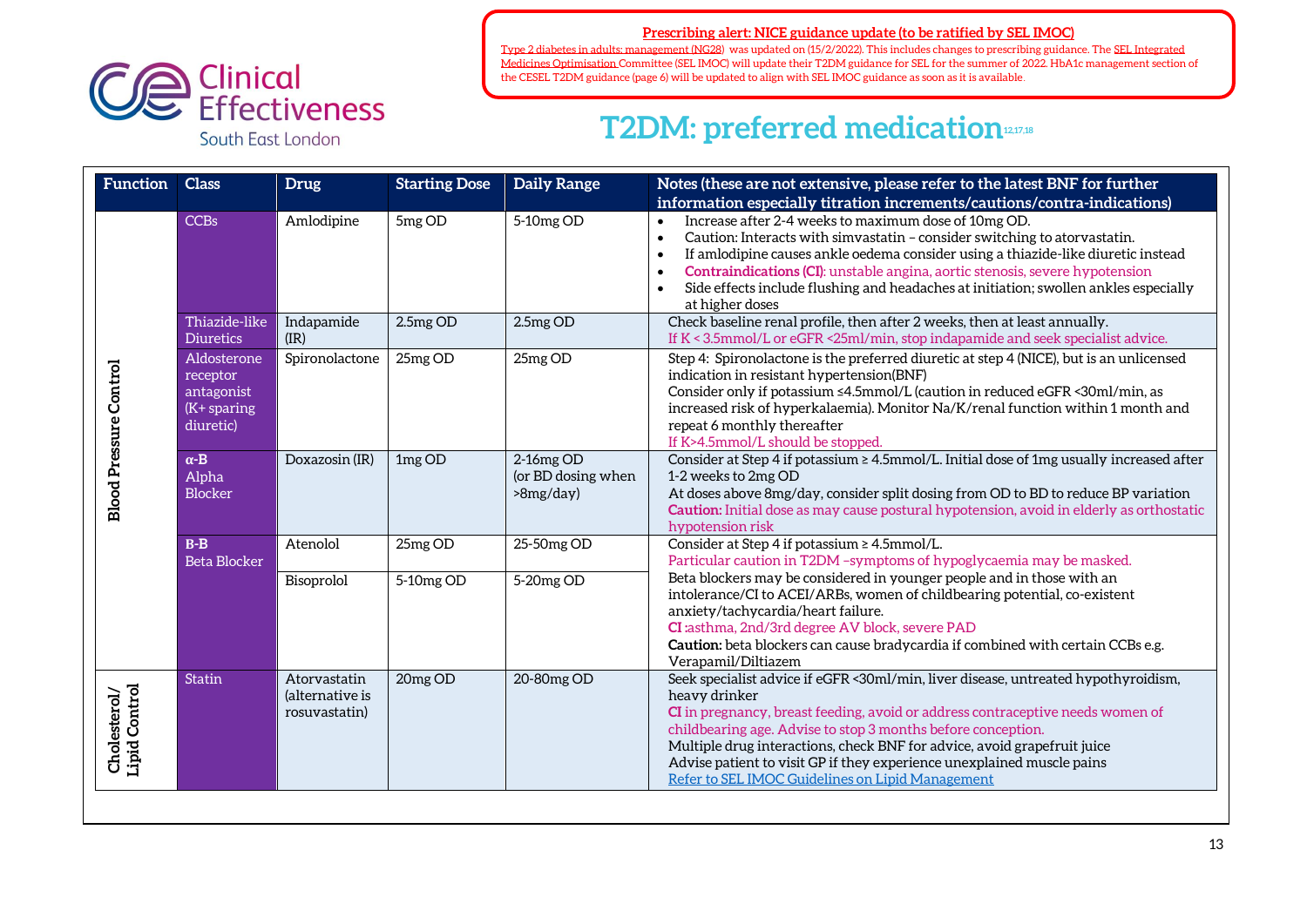

### **Referrals and patient resources**

| T2DM new to insulin, change in insulin regime, GLP start, suboptimal glucose<br>control, VLCD programme for T2DM/NDH patients. Email tlh-<br>tr.lewishamDietetics@nhs.net using generic referral form.<br>Lewisham Foot Health service (Foot Protection team) email<br>lg.foothealthservice@nhs.net or call: 020 304 9870. Referrals accepted from all<br>healthcare professional for patients with new active foot ulceration/infection                                                                                                                                                                                                                                                            |  |  |
|-----------------------------------------------------------------------------------------------------------------------------------------------------------------------------------------------------------------------------------------------------------------------------------------------------------------------------------------------------------------------------------------------------------------------------------------------------------------------------------------------------------------------------------------------------------------------------------------------------------------------------------------------------------------------------------------------------|--|--|
|                                                                                                                                                                                                                                                                                                                                                                                                                                                                                                                                                                                                                                                                                                     |  |  |
| and for patients with active ingrowing toenails. Attach photos if possible and<br>Acute Foot Service & multidisciplinary diabetic foot team (MDFT) LGT- email<br>Lh.acutefootservices@nhs.net or call: 020 3192 6602. Referrals accepted from<br>all healthcare professional for patients with suspected acute Charcot foot and<br>for patients already known to their service with current active foot<br>Lewisham Community Foot Health Clinics at Downham health & leisure<br>centre, Lee health centre, Sydenham Green health centre, South Lewisham<br>health centre and Waldron centre. Use this Referral form.<br>Foot health home visits - email lg.fhslewishamhospital@nhs.net or call 020 |  |  |
| GSTT - Diabetic foot clinic gst-tr.diabetesandendocrine@nhs.net                                                                                                                                                                                                                                                                                                                                                                                                                                                                                                                                                                                                                                     |  |  |
| KCH/PRUH - Multidisciplinary diabetic foot team 01689 865 202 kch-<br>tr.pruhdiabeticfootclinic@nhs.net                                                                                                                                                                                                                                                                                                                                                                                                                                                                                                                                                                                             |  |  |
|                                                                                                                                                                                                                                                                                                                                                                                                                                                                                                                                                                                                                                                                                                     |  |  |
| Diabetes Book & Learn courses are available on DXS, by email                                                                                                                                                                                                                                                                                                                                                                                                                                                                                                                                                                                                                                        |  |  |
| (diabetes.booking@nhs.net) or self-referral: DESMOND, X-PERT, Live Well Course,                                                                                                                                                                                                                                                                                                                                                                                                                                                                                                                                                                                                                     |  |  |
|                                                                                                                                                                                                                                                                                                                                                                                                                                                                                                                                                                                                                                                                                                     |  |  |
|                                                                                                                                                                                                                                                                                                                                                                                                                                                                                                                                                                                                                                                                                                     |  |  |
| Patient leaflet with sick day rules advice<br>Driving when you have diabetes   Diabetes UK / Trend: Safe driving and the                                                                                                                                                                                                                                                                                                                                                                                                                                                                                                                                                                            |  |  |
|                                                                                                                                                                                                                                                                                                                                                                                                                                                                                                                                                                                                                                                                                                     |  |  |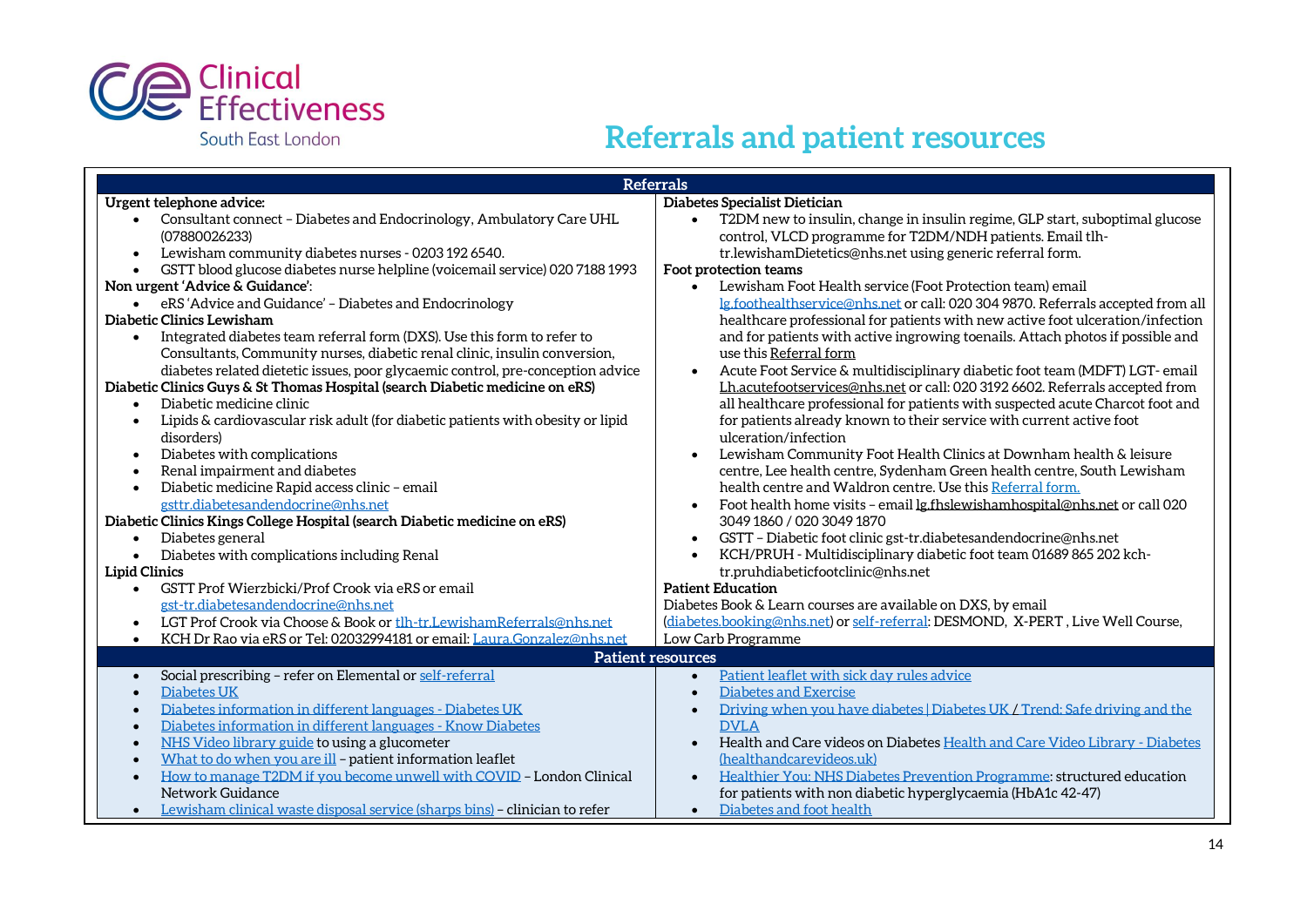

### **Diabetes management at practice level**

|                |                     | <b>Tasks</b>                                                                                                                                        | <b>Tools</b>                                            |
|----------------|---------------------|-----------------------------------------------------------------------------------------------------------------------------------------------------|---------------------------------------------------------|
|                | Maintaining         | Unknown HbA1c: identify patients who are due an HbA1c on EMIS (e.g. history of GDM, NDH, high BMI)                                                  | EMIS searches e.g. QOF/Ardens                           |
|                | the diabetic        | Uncoded diabetes: identify patients with an HbA1c >48 who do not have a 'Type 2 diabetes mellitus code'                                             |                                                         |
|                | register            | (Then follow 'How to diagnose T2DM' algorithm on page 4)                                                                                            |                                                         |
|                | <i>(prevalence)</i> | How to get HbA1c readings                                                                                                                           | During consultations<br>$\bullet$                       |
|                | improvement)        |                                                                                                                                                     | NHS health checks<br>$\bullet$                          |
|                |                     |                                                                                                                                                     | AccuRx blood test reminder                              |
|                |                     |                                                                                                                                                     | Secondary care resources:                               |
|                |                     |                                                                                                                                                     | Cerner HbA1c report, Portal                             |
|                |                     |                                                                                                                                                     | Cerner, clinic letters                                  |
| 2 <sub>1</sub> | Call/Recall         | Prioritise high risk patients (poorly controlled HbA1c, BAME, frailty, history of CVD or foot ulcers)                                               | UCLP Searches in Ardens<br>$\bullet$                    |
|                |                     | <b>Pre-patient review</b>                                                                                                                           | EMIS searches e.g. Ardens                               |
|                |                     | Arrange bloods (HbA1c, lipids and U&Es) and early morning urine ACR. Consider additional tests dependent on                                         | AccuRx/AccuRx Florey                                    |
|                |                     | medication and co-morbidities                                                                                                                       | eConsult                                                |
|                |                     | Arrange BP measurement and pulse check (in practice/machine at home)                                                                                | MJog<br>$\bullet$                                       |
|                |                     | Arrange weight and height (in practice/machine at home)<br>Book appointment for annual review                                                       | <b>Patient letters</b>                                  |
|                | <b>Diabetic</b>     |                                                                                                                                                     | Telephone call                                          |
| 3.             | review              | History: patient concerns, expectations, and questions<br>$\bullet$<br>Review investigations: urine ACR, renal function, HbA1c (trend), cholesterol | In practice consultations<br>F2F or remote consultation |
|                |                     | <b>Review BMI and BP trend</b>                                                                                                                      | using Ardens diabetes template                          |
|                |                     | Re-calculate QRISK2/3 for primary prevention of cardiovascular disease<br>٠                                                                         | Structured medication review                            |
|                |                     | Discuss risk-reduction and offer lifestyle advice: BMI, smoking, alcohol, diet, activity<br>$\bullet$                                               | with pharmacist                                         |
|                |                     | Screen for: mental health conditions and erectile dysfunction                                                                                       |                                                         |
|                |                     | <b>Medication review</b>                                                                                                                            | Out of practice consultations                           |
|                |                     | concerns, side-effects, compliance, adherence.<br>$\circ$                                                                                           | Home visiting team                                      |
|                |                     | ensure renal function, HbA1c, cholesterol and BP satisfactory and adjust medications if needed.<br>$\circ$                                          | GP extended access (GPEA)                               |
|                |                     | signpost to community pharmacy for New Medicines Service<br>$\circ$                                                                                 | Secondary care                                          |
|                |                     | Foot check examination and advice on foot care                                                                                                      |                                                         |
|                |                     | Refer to secondary care: if needs insulin, complex patient, poorly controlled T2DM etc                                                              | <b>Remote consultations</b>                             |
|                |                     | Eye check: check patient is attending annual eye screening<br>$\bullet$                                                                             | Remote diabetes monitoring using                        |
|                |                     | Immunisations/Vaccines: annual flu, pneumococcal (once), COVID-19 (as per national/local guidance)                                                  | 'Doctaly Assist' through One Health                     |
|                |                     | Driving: follow DVLA guidance<br>٠                                                                                                                  | Lewisham GP Federation                                  |
|                |                     | Agree on goals and next review date                                                                                                                 |                                                         |
|                |                     | Signpost to community resources if needed - see page 9                                                                                              |                                                         |
| 4.             | Follow-up           | Review BP monthly until in target                                                                                                                   | Prioritise patients using UCLP                          |
|                |                     | HbA1c every 3 months until at target then 6 monthly                                                                                                 | searches in Ardens                                      |
| 5.             | <b>GDM</b> review   | HbA1c in primary care 13 weeks postnatal then annual HbA1c                                                                                          | Use EMIS searches e.g. Ardens                           |
|                |                     |                                                                                                                                                     |                                                         |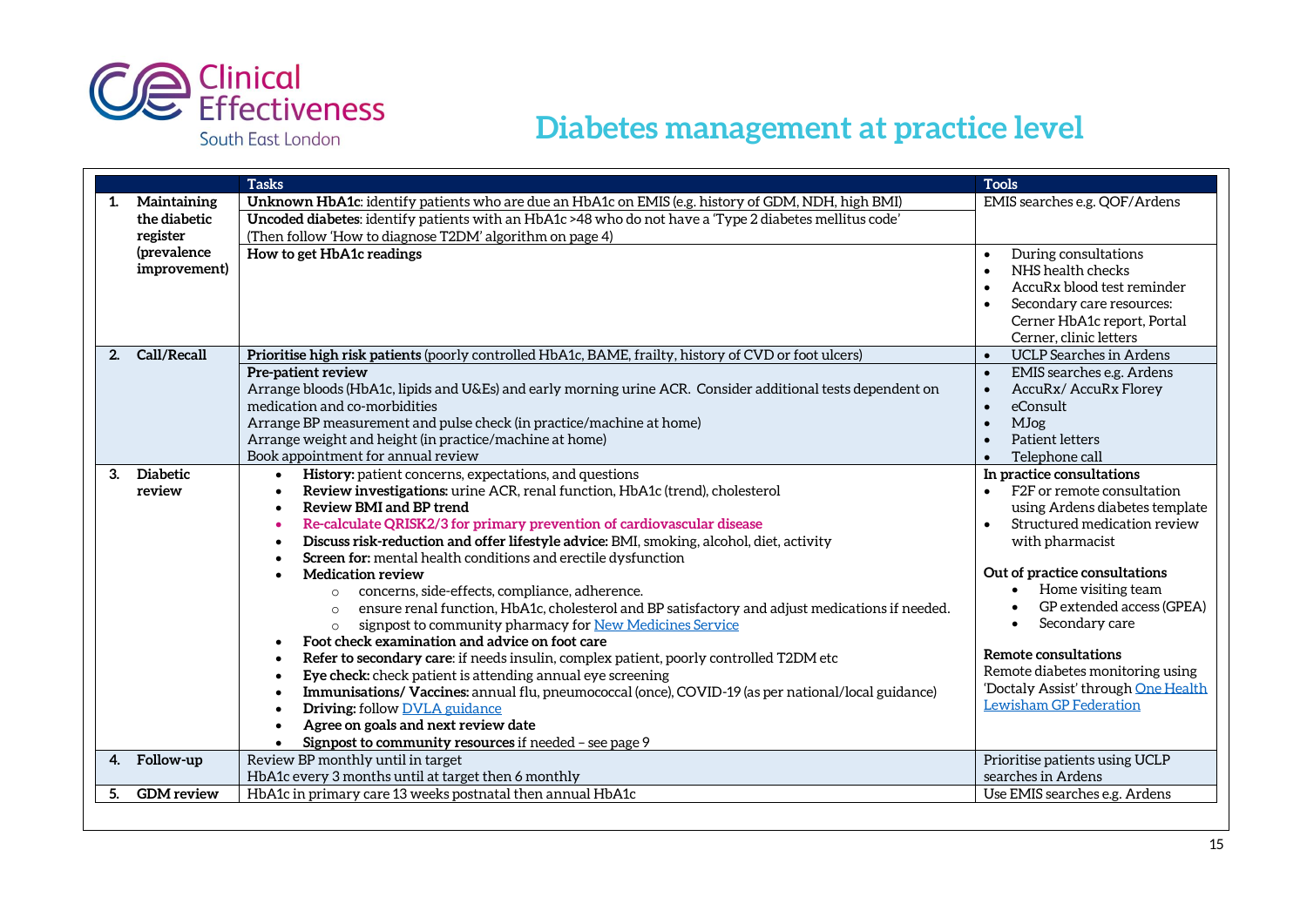

### **References**

1. One London Diabetic Kidney Disease Risk Stratification. [Online] https://selondonccg.nhs.uk/covid\_19/diabetes/.

2. Stop Smoking London. [Online] https://stopsmokinglondon.com/.

3. Cerner UK. Lewisham looks to diagnose diabetes earlier. [Online] https://www.cerner.com/gb/en/client-achievements/lewisham-looks-to-diagnose-diabetesearlier#:~:text=In%20Lewisham%2C%20the%20intelligent%20platform,treatment%20as%20quickly%20as%20possible..

4. Council, Lewisham. *Joint Strategic Needs Assessment (JSNA). Picture of Lewisham. Part B.* 2019.

5. *Primary care-led weight management for remission of type 2 diabetes (DiRECT): an open-label, cluster randomised trial. .* Lean et al. s.l. : Lancet, 2017.

6. Public Health England. *Adult obesity and type 2 diabetes.* 2014.

7. *Cost effectiveness analysis of improved blood pressure control in hypertensive patients with type 2 diabetes: UKPDS 40.* UKPDS. s.l. : BMJ, 2018.

8. *Efficacy of cholesterol-lowering therapy in 18,686 people with diabetes in 14 randomised trials of statins: a meta-analysis. Cholesterol Treatment Trial Collaborators. s.l. : The Lancet,* 2008.

9. *Estimating the impact of better management of glycaemic control in adults with Type 1 and Type 2 diabetes on the number of clinical complications and the associated financial benefit.*  Baxter et al. s.l. : Diabetic medicine, 2016.

10. Action on Smoking and Health. https://ash.org.uk/fact-sheets/. *Fact sheet number 20.* [Online]

11. London Diabetes Clinical Network. *Consensus Approach to the Diagnosis of Type 2 Diabetes.* 2018.

12. National Institute for Health and Care Excellence. *NICE guideline: Type 2 diabetes in adults.* 2015.

13. Diabetes UK. Diabetes risk factors. [Online] https://www.diabetes.org.uk/preventing-type-2-diabetes/diabetes-risk-factors.

14. National Institute for Health and Care Excellence. *Suspected cancer: recognition and referral (NG12).* June 2015.

15. South East London Prescribing Committee. *South East London Blood Glucose Control Management Pathway for Adults with Type 2 Diabetes Mellitus .* 2019.

16. NHS England. *Quality and Outcomes Framework guidance for 2021/22.* 2021/22.

17. National Institure for Health and Excellence . *Hypertension in adults: diagnosis and management guideline (CG136).* 2019.

18. South East London Integrated Medicines Optimisation Committee. *Lipid Management: Medicines Optimisation Pathways.* 2021.

19. Diabetes UK. Annual foot review pathway. [Online] 2015. https://diabetes-resources-production.s3-eu-west-1.amazonaws.com/diabetesstorage/migration/pdf/0997C\_PFF%2520Pathway%2520resource%2520update\_A4%2520v2.pdf.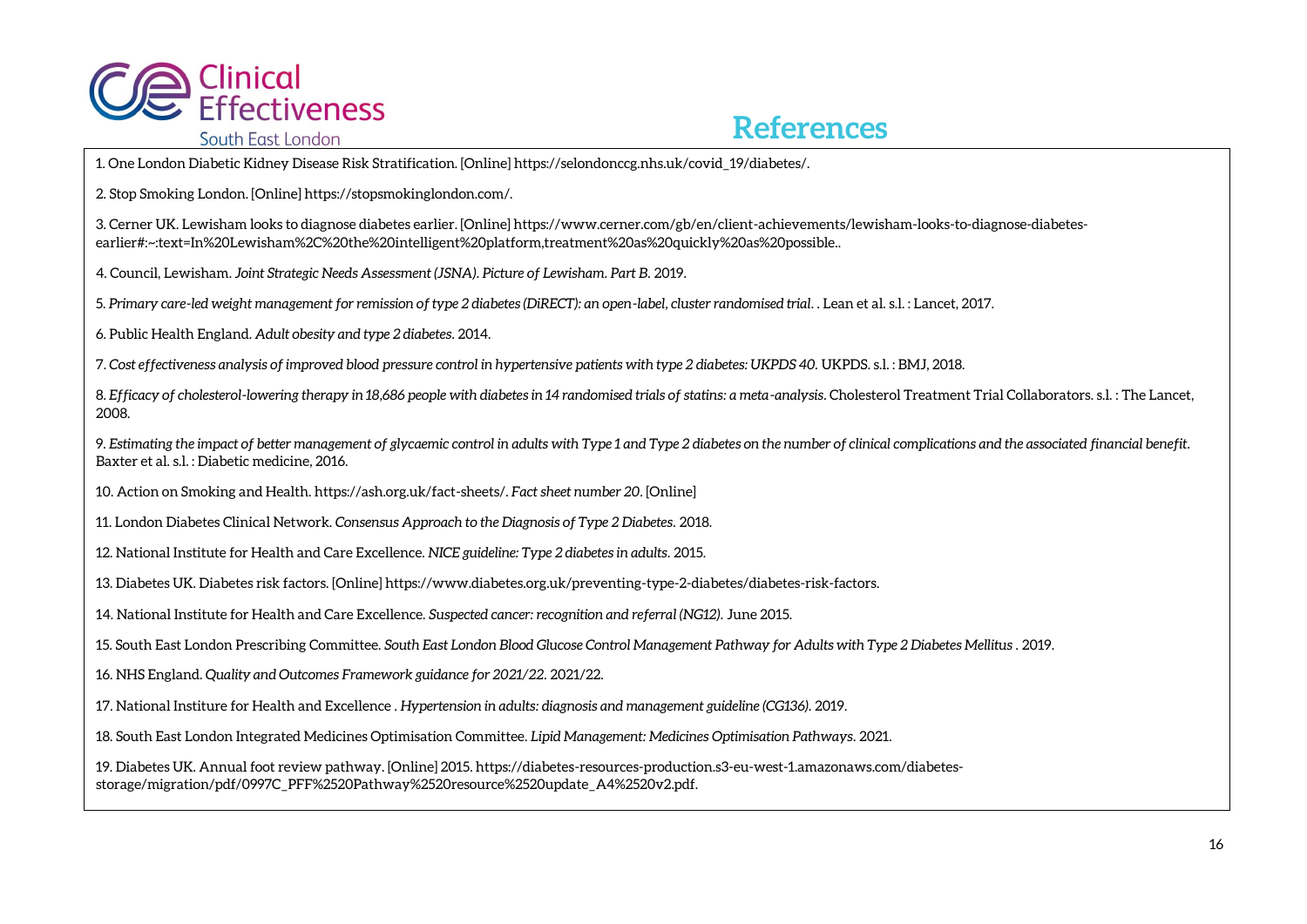



20. National Institute for Health and Care Excellence. Diabetic foot infections antimicrobial prescribing. [Online] 2019. https://www.nice.org.uk/guidance/ng19/resources/visualsummary-pdf-6954030109.

21. National centre for smoking cessation and training. Very Brief Advice Training Module. [Online] https://www.ncsct.co.uk/publication\_very-brief-advice.php.

22. NHS. Obesity treatment. [Online] 2019. https://www.nhs.uk/conditions/obesity/treatment/.

23. Diabetes UK. Influenza and pneumococcal vaccinations . [Online] 2014. https://www.diabetes.org.uk/professionals/position-statements-reports/diagnosis-ongoing-managementmonitoring/influenza-and-pneumococcal-vaccinations.

24. Driver & Vehicle Licensing Agency. DVLA Assessing fitness to drive - a guide for medical professionals. [Online] 2021. https://assets.publishing.service.gov.uk/government/uploads/system/uploads/attachment\_data/file/965900/MIS828\_interactive\_020321\_Final.pdf.

25. Excellence, National Institute for Health and Care. *Obesity: identification, assessment and management. NICE guideline (CG189).* 2014.

26. Diabetes.co.uk. NHS diet advice for Diabetes. [Online] 2022. https://www.diabetes.co.uk/diet/nhs-diet-advice.html.

27. GSTT obstetric advice given to Clinical Effectiveness Southwark.

28. Royal College of Podiatry. Youtube. *Diabetic Foot Screening.* [Online] 2018. https://www.youtube.com/watch?v=JJzASQwGW3I.

29. trend DIABETES. Hypoglycaemia in adults in the community: recognition, management and prevention. [Online] 2020. https://trenddiabetes.online/wpcontent/uploads/2020/04/HCP\_Hypo\_TREND\_2020\_FINAL.pdf.

30. London Clinical Network. *Sick day rules: how to manage Type 2 diabetes if you become unwell with coronavirus and what to do with your medication.* 2020.

31. National Institute for Health and Care Excellence. *Diabetes in pregnancy: management from preconception to postnatal period (NG3).* 2020.

32. NHS. BMI healthy weight calculator. *NHS.* [Online] 2018. https://www.nhs.uk/live-well/healthy-weight/bmi-calculator/.

33. Diabetes.co.uk. Diabetes and Smoking. *Diabetes and Smoking.* [Online] 2022. https://www.diabetes.co.uk/diabetes-and-smoking.html.

34. National Institure for Health and Excellence. *When to suspect hyperglycaemic emergencies (DKA and HHS).* 2021.

35. Dr Aarthi Surendran. *Consultant in Diabetes and Endocrinology, University Hospital Lewisham.* February 2022.

36. trend DIABETES. *Type 2 Diabetes what to do when you are ill.* 2018.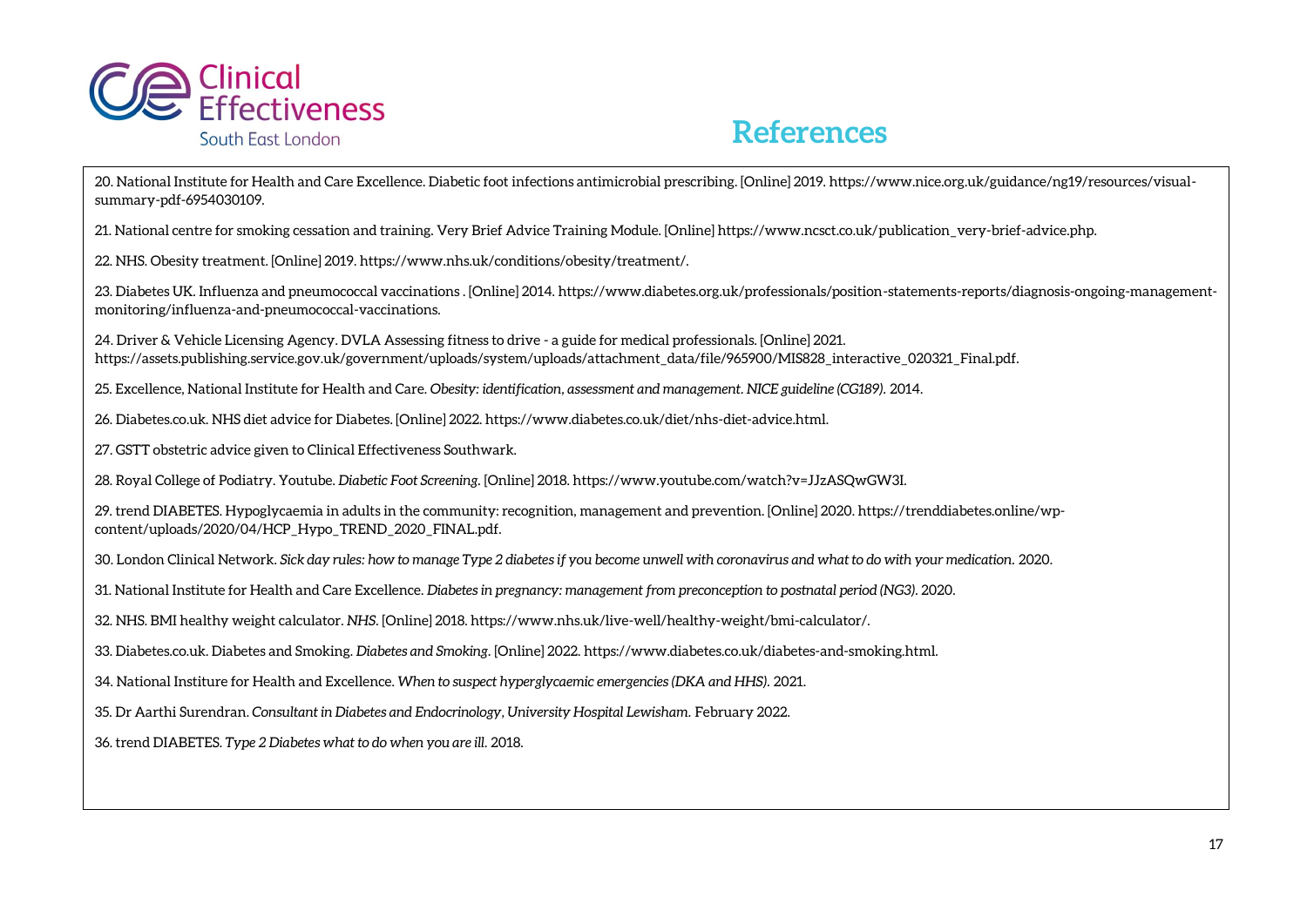

#### **Abbreviations**

- ABPM ambulatory blood pressure monitoring
- ACEI angiotensin-converting enzyme inhibitor
- ACR albumin creatinine ratio
- ARB angiotensin II receptor blocker

AccurX – secure healthcare communication tool that allows interactions between a GP surgery and its patients

Ardens – clinical decision support tool embedded in EMIS that provides templates for long term conditions management

- BD twice daily dosing
- BMI body mass index
- BP blood pressure
- CCB calcium channel blocker
- CI contraindications
- CKD chronic kidney disease
- CVD cardiovascular disease
- DXS digital health solutions system for EMIS web
- ECG electrocardiogram (12-lead)

eConsult – digital triage and remote consultation solution

- eGFR estimated glomerular filtration rate
- eRS electronic referral system

### **Abbreviations** FBC – full blood count GDM – gestational diabetes mellitus GI – gastrointestinal GSTT – Guy's and St Thomas' NHS Trust GPEA – GP extended access HbA1c – haemoglobin A1c HBPM – home blood pressure monitoring HDL – high density lipoprotein IR – immediate release KCH – Kings College Hospital NHS Trust LADA – latent autoimmune diabetes in adults LGT – Lewisham and Greenwich NHS Trust MI – myocardial infarction MR – modified release NDH – non diabetic hyperglycaemia NSAIDs – non-steroidal anti-inflammatory drug PAD – peripheral arterial disease Pod – this is a touchscreen computer connected to a BP monitor that patients can use without clinical supervision QOF – quality and outcomes framework (contract)

**Abbreviations**

#### **Abbreviations**

SELAPC – South East London Area Prescribing **Committee** 

T1DM – type 1 diabetes mellitus

T2DM -type 2 diabetes mellitus

TIA – transient ischaemic attack

TFT – thyroid function blood test

UCLP – University College London Partners

UHL – University hospital Lewisham

VLCD – very low-calorie diet

#### **Acknowledgements**

CESEL guides are co-developed by SEL primary care clinicians and SEL experts (see below) and are localised to include borough specific pathways and resources. The guides go through a formal approval process including SEL Integrated Medicines Optimisation Committee (IMOC) for the medicines content, a local borough-based primary care group, CESEL steering group with representation from SELCCG and PCNs and a borough-based Medicines Management Teams (MMT). CESEL would like to thank all our colleagues who participated and fedback during the consultation process especially Lewisham Primary Care Operations Group, Lewisham PCNs, Lewisham MMT, SEL Diabetes working group, IMOC and secondary care colleagues.

**Guide developed by Lewisham CESEL Leads: Dr Grace Bottoni & Dr Margaret Senbanjo**

**Contact CESEL at selccg.clinicaleffectiveness@nhs.net and/or click [here f](https://selondonccg.nhs.uk/covid_19/clinical-effectiveness-sel/)or our website**